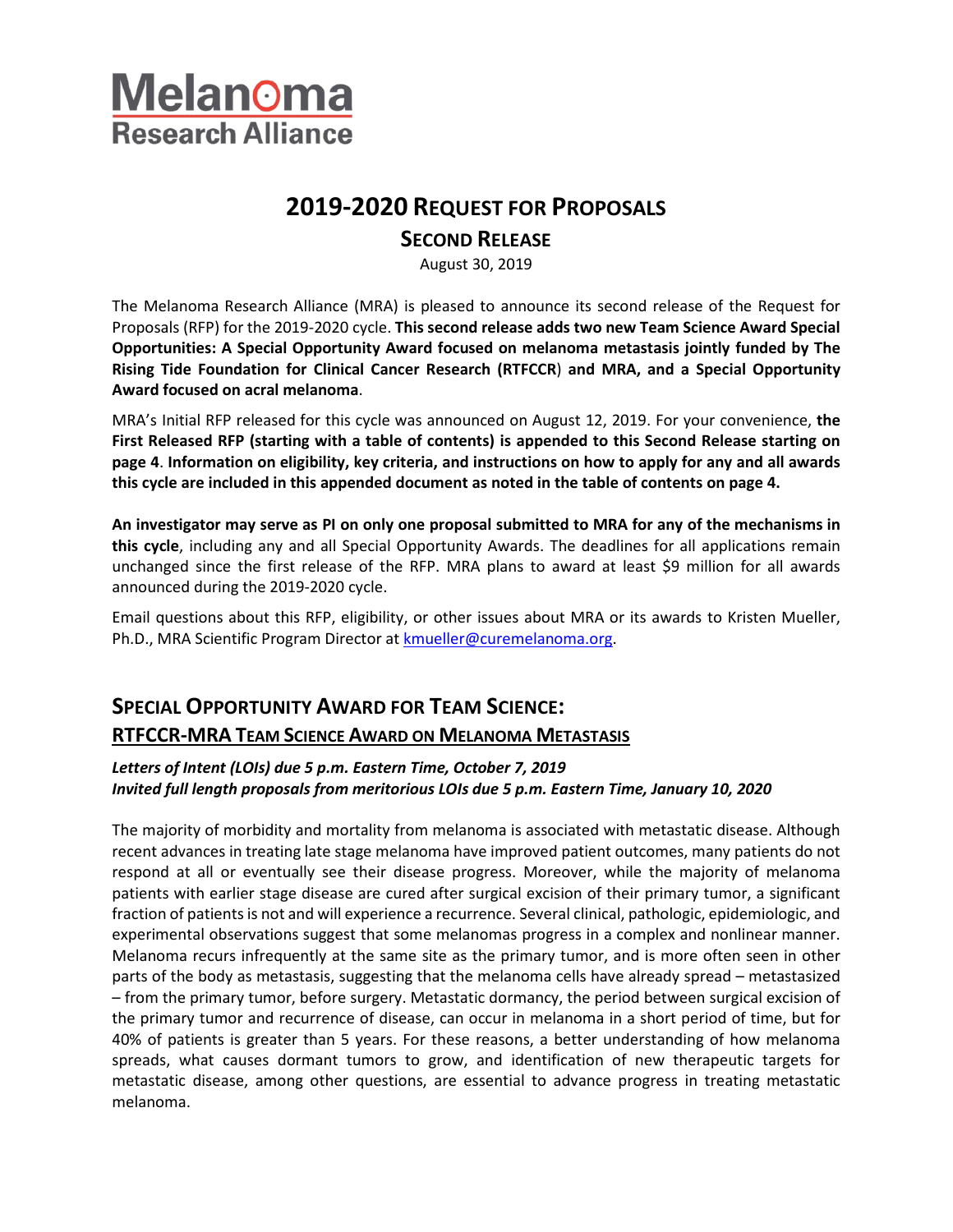To address this critical unmet need, the Rising Tide Foundation for Clinical Cancer Research (RTFCCR) and MRA will partner to fund **clinical studies that accelerate understanding, prevention, and treatment of metastatic melanoma**. Applications should propose projects ready to move to the next stage of research (e.g. from preclinical/translational to Phase I clinical trial; from Phase I to Ib/II clinical trial; from biomarker discovery to validation in larger cohorts). Proposals can include but are not limited to the following:

- Defining the evolution of metastasis in patients understanding how metastases form to prevent the spread of cancer cells to organs such as the brain, lungs, bones, and skin;
- Understanding tumor dormancy in patients, including identifying factors that regulate latency and regrowth that expand on knowledge from preclinical models of dormancy;
- Characterizing how metastatic melanomas change in response to treatment and/or become resistant to treatment to inform approaches to prevent or overcome resistance in patients;
- Validating biomarkers or other technologies to monitor for and/or predict cancer metastasis or recurrence in patients so as to better inform/guide clinical treatment options.

Please see descriptions of and instructions for Team Science Awards for specific details on eligibility, award terms and amount, as well as instructions on how to apply. Applicants should submit to the general Team Science Award program and designate their desire to be considered for this award when completing their online application in proposalCENTRAL. To do this, please select "RTFCCR-MRA" under subprogram in the Title Page step of the online application. Selecting "RTFCCR-MRA" will not limit an applicant's opportunity to also be selected under the general Team Science Award, but instead is meant to expand opportunities in an effort to increase overall funding of approaches for metastatic melanoma to improve patient outcomes.

If selected for funding, awardee Administrative PIs will be asked to prepare separate budgets with 50% of support coming from RTFCCR and MRA. Each funder's financial support will be governed by its own award agreement terms and conditions with the Administrative PI's institution.

## **SPECIAL OPPORTUNITY AWARD FOR TEAM SCIENCE:**

### **MRA TEAM SCIENCE AWARD ON ACRAL MELANOMA**

### *Letters of Intent (LOIs) due 5 p.m. Eastern Time, October 7, 2019 Invited full length proposals from meritorious LOIs due 5 p.m. Eastern Time, January 10, 2020*

Acral lentiginous melanoma is a rare and difficult-to-treat form of melanoma that arises on the palm, sole, or beneath the nail. Acral melanoma accounts for approximately 2-3% of all melanomas and its incidence is relatively constant across individuals of all races and skin colors. Compared to cutaneous melanoma, acral melanoma is more likely to be diagnosed at a later stage and has a survival rate that is 10-20% lower, overall. Of note, acral melanomas typically have far fewer point mutations relative to cutaneous melanoma and chromosomal aberrations are frequently observed. Alterations to genes such as NF1, as well as to the promoter of TERT, are common in both acral and cutaneous melanoma, while BRAF mutations are relatively rare in acral melanoma. In addition, chromosomal amplification encompassing the adapter proteins CRKL and GAB2 have been observed in individuals with acral melanoma. How loss of NF1, CRKL and GAB2 amplification, and TERT promoter mutation contribute to disease development and/or progression specifically in the context of acral melanoma is not well understood.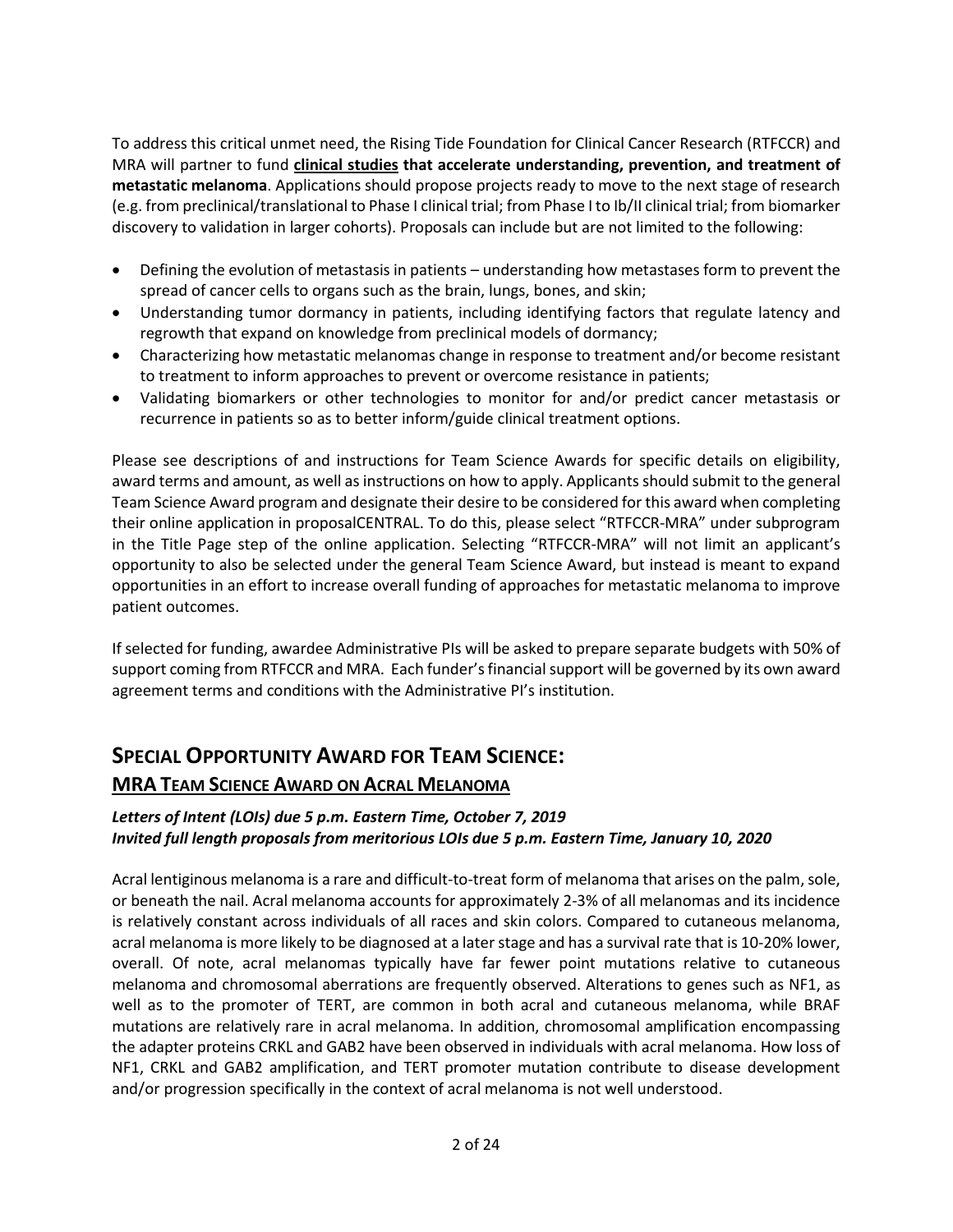In addition, little is known about the anti-tumor immune response in acral melanoma. For instance, while rates of response to checkpoint immunotherapy are lower among acral melanoma patients compared to cutaneous melanoma patients, responses are higher than would be expected given the overall low mutational burden of acral melanoma tumors. A better understanding of what drives anti-tumor immunity in acral melanoma is urgently needed.

With this Special Opportunity, MRA intends to issue a Team Science Award for research that will lead to therapeutic targeting of acral melanomas. **Priority will be given to proposals that focus on the following areas:**

- Understanding the functional consequences of NF1 loss, CKRL and GAB2 amplification, and/or TERT promotor alterations, as well as how to target these pathways therapeutically;
- Characterizing the anti-tumor immune response to acral melanoma, including identification of prognostic indicators of response/non-response, and/or development of resistance to checkpoint immunotherapy.

Please see descriptions of and instructions for Team Science Awards for specific details on eligibility, award terms and amount, as well as instructions on how to apply. Applicants should submit to the general Team Science Award program and designate their desire to be considered for this award when completing their online application in proposalCENTRAL. To do this, please select "Acral" under subprogram in the Title Page step of the online application. Selecting "Acral" will not limit an applicant's opportunity to also be selected under the general Team Science Award, but instead is meant to expand opportunities in an effort to increase overall funding of research on acral melanoma to improve patient outcomes.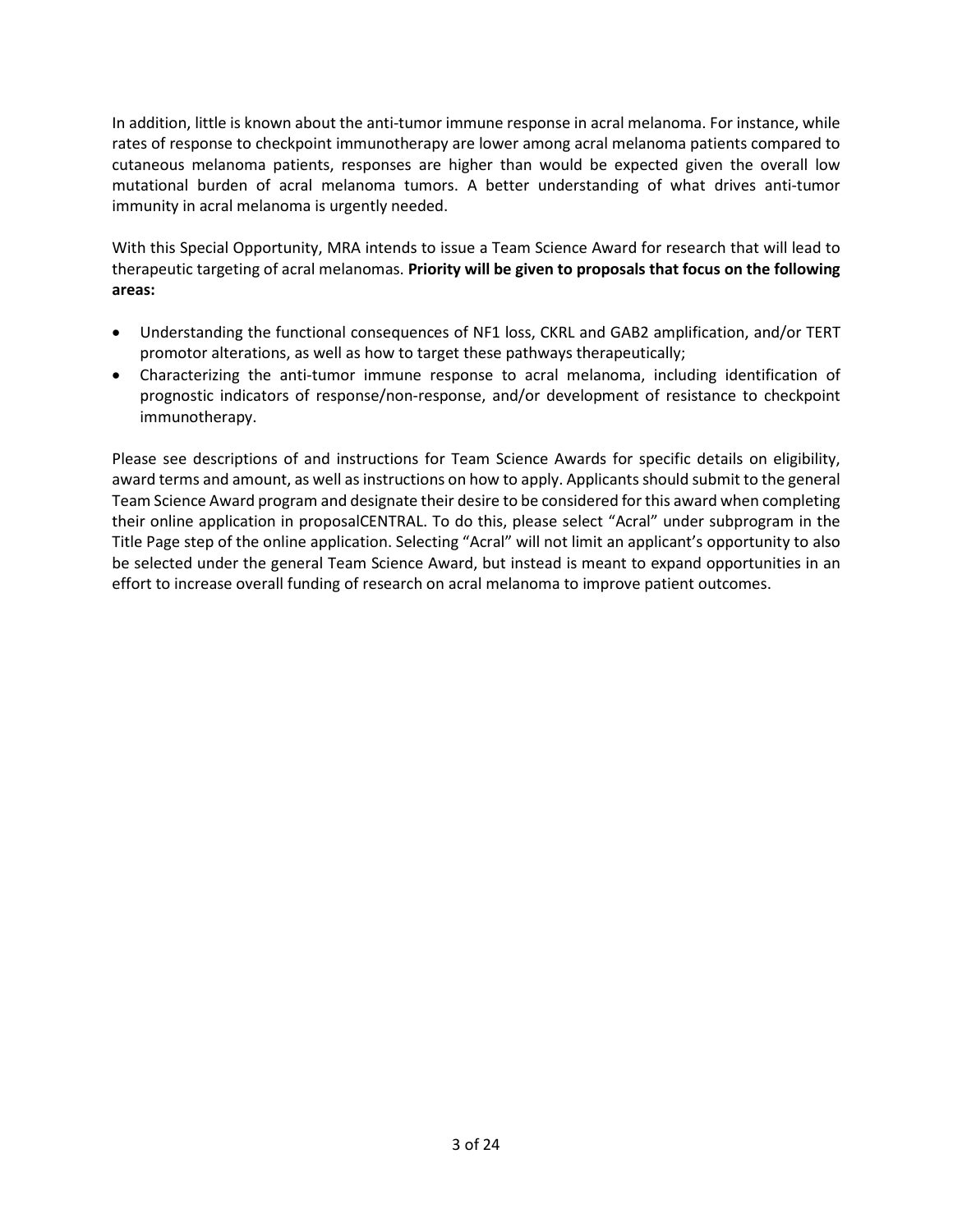# **2019-2020 REQUEST FOR PROPOSALS**

August 12, 2019

The Melanoma Research Alliance (MRA) is pleased to announce a Request for Proposals (RFP) for preclinical, translational, and early clinical research with the potential to produce unusually high impact, nearterm advancements in melanoma prevention, detection, diagnosis, staging, and treatment. This cycle, proposals will be accepted for Pilot Awards, Team Science Awards, Young Investigator Awards, and Special Opportunity Awards in Dermatology, Immunotherapy, and Radiation Oncology. MRA plans to support at least \$9 million in new funding in the 2019-2020 cycle.

# **TABLE OF CONTENTS**

| Introduction                               | page 5  |
|--------------------------------------------|---------|
| Objective                                  | page 5  |
| <b>Review and Selection Criteria</b>       | page 6  |
| <b>Applicant Eligibility</b>               | page 6  |
| <b>Types of Awards</b>                     | page 7  |
| <b>Application Format and Instructions</b> | page 11 |
| <b>Timeline</b>                            | page 18 |
| <b>Review Mechanism</b>                    | page 18 |
| <b>Collaborative Funding Offers</b>        | page 18 |
| <b>Award Administration</b>                | page 19 |
| <b>Frequently Asked Questions</b>          | page 20 |
| <b>Additional Information and Contacts</b> | page 24 |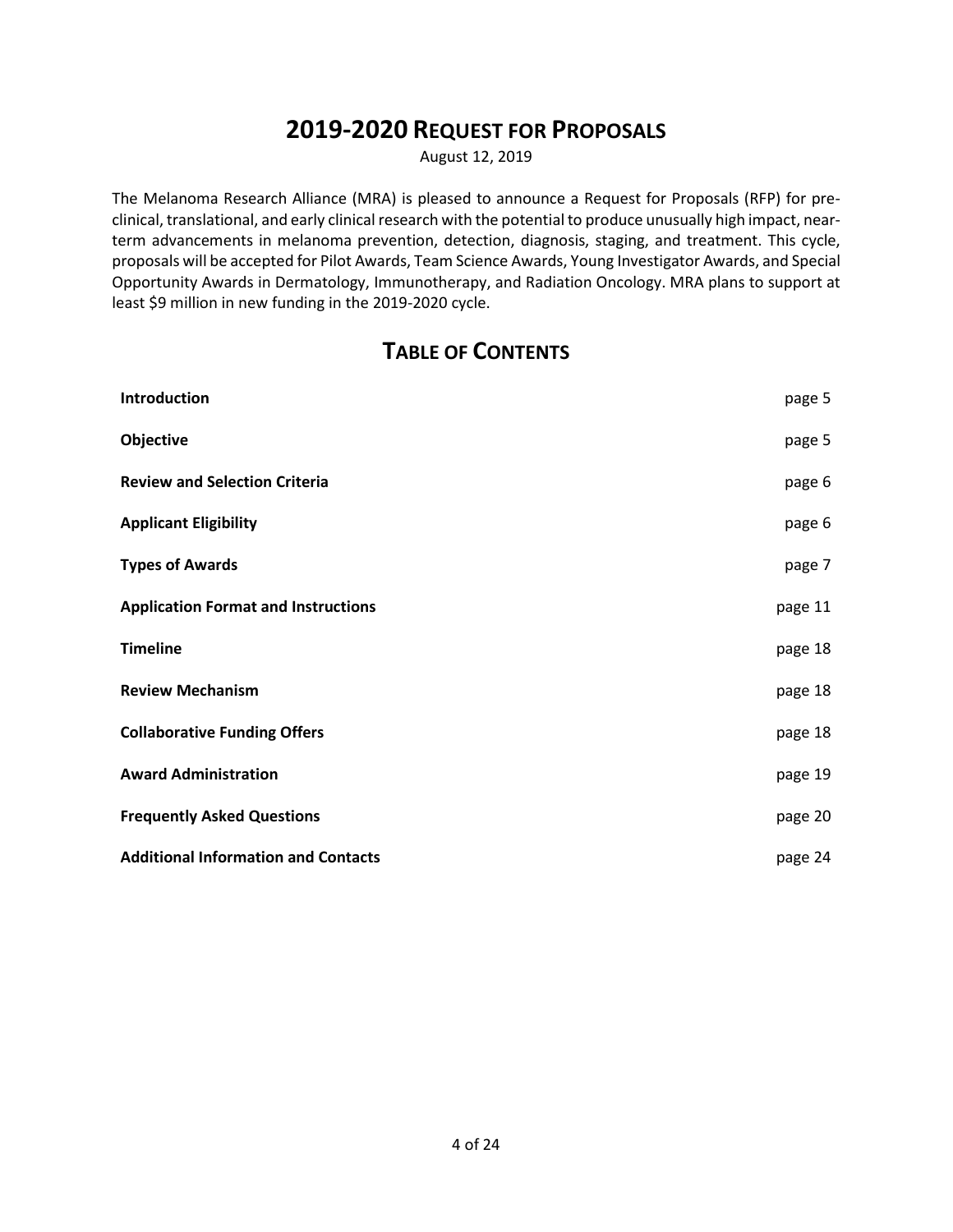## **INTRODUCTION**

**About Melanoma:** According to the National Cancer Institute, melanoma is the fifth most common cancer in the United States and rates continue to increase. More effective options for patients and those at risk are urgently needed. While research and treatment have advanced significantly in recent years, leading to the availability of immunotherapies and molecularly targeted therapies for patients, there is a significant need for developing new treatment approaches, including treatment approaches for rare melanoma subtypes, optimizing the effectiveness of existing and emerging therapies, and better preventing, detecting, and diagnosing melanoma. From a basic and clinical research perspective, melanoma occupies the crossroads of molecular biology and immunology. Cutaneous melanomas can be analyzed at the earliest stages of carcinogenesis for molecular events or signatures predicting progression, invasion, and dissemination. As one of the most immunogenic human tumors, melanoma also provides an ideal context for understanding interactions between the human immune system and cancer. Recent therapeutic progress offers unprecedented means to explore melanoma in ways never before possible.

**About the MRA:** MRA is a public charity formed in 2007 under the auspices of the Milken Institute, with the generous founding support of Debra and Leon Black. The mission of MRA is to **end suffering and death due to melanoma** by collaborating with all stakeholders to accelerate powerful research, advance cures for all patients, and prevent more melanomas**.** To date, the MRA has awarded \$110 million to support 300 research projects in 18 countries. Please visit [www.curemelanoma.org](http://www.curemelanoma.org/) for further information on MRA and the research initiatives funded in prior award cycles.

## **OBJECTIVE:** *EMPHASIS ON TRANSLATIONAL SCIENCE*

MRA is soliciting proposals that address the gap in translational science (i.e., turning scientific discoveries into tools and/or treatments for high-risk individuals and patients with melanoma). Successful proposals have the potential of applying important basic and preclinical discoveries to the near-term development of clinical trials and studies impacting melanoma detection, prevention, diagnosis, staging, and/or treatment.

Proposals for clinical studies testing well-defined and clearly articulated hypotheses are welcome and should be accompanied by a brief protocol synopsis and timeline with milestones. IRB approval is not required at the time of application but is required before initial payments are made. **MRA welcomes proposals in the following areas:**

- **Prevention:** Elucidation of environmental, epidemiological, and biological factors in melanomagenesis that lead to improved strategies for melanoma prevention.
- **Detection, Diagnosis, and Staging:** Development of innovative detection and diagnostic methodologies; identification and validation of diagnostic and prognostic biomarkers.
- **Treatment:** Projects emphasizing the translation of scientific findings to new treatments for patients with melanoma. Examples include, but are not limited to, studies of melanoma immunotherapy, therapeutic applications based on molecular mechanisms involved in melanoma formation and/or progression, treatments that target the tumor microenvironment or microbiome, combination therapies, and development of novel biomarkers of response to therapy.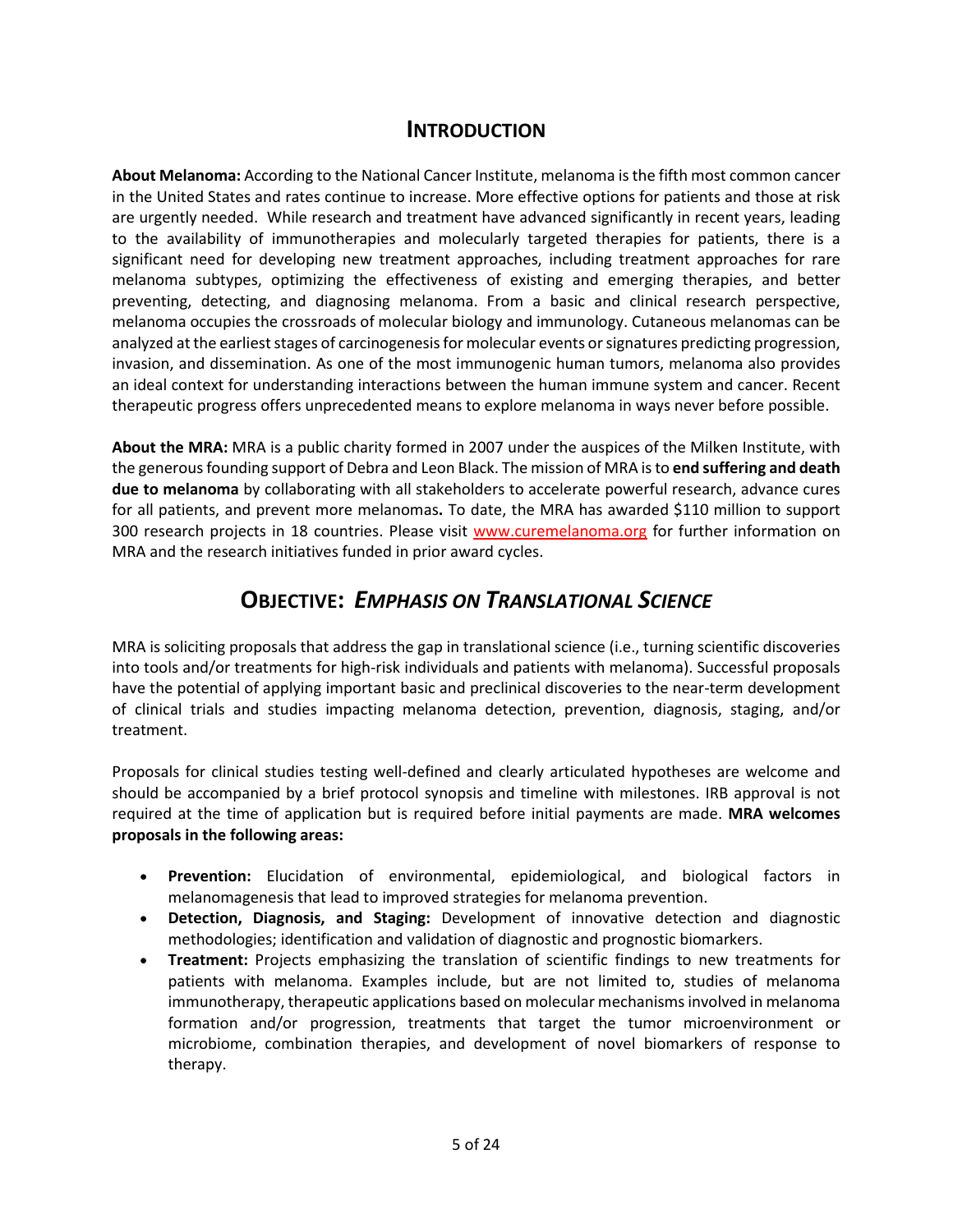**Special Emphasis Areas:** For the 2019-2020 cycle, MRA seeks proposals in the following areas, which are focused on current unmet clinical needs in melanoma. These areas are of particular interest, will receive special consideration, and can include pre-clinical, translational, clinical, and/or correlative studies:

- Identifying strategies to overcome treatment resistance, difficult-to-treat melanoma subtypes such as acral, mucosal, or uveal melanoma, and/or non-BRAF-mutant melanomas such as NRAS or NF1-mutant;
- Informing logical and optimal combination therapies, therapeutic sequences, and/or treatment regimens in adjuvant and neoadjuvant approaches;
- Developing strategies to prevent and/or treat metastatic disease;
- Identifying markers of response, resistance, and/or risk of recurrence or death;
- Improving prevention and early detection strategies; and/or developing new diagnostic approaches, including artificial intelligence or machine-learning endeavors.

# **REVIEW AND SELECTION CRITERIA**

The following criteria will be used to assess the scientific merit, originality, translational nature of, and degree to which the proposal will lead to rapid clinical benefit.

- **Significance:** Original, innovative, and transformative research approaches with strong scientific rationale and clear capacity to enhance prevention, detection, diagnosis, staging, or treatment for patients with melanoma or for individuals at risk will be prioritized.
- **Approach:** MRA seeks outstanding and technically rigorous proposals as determined by peer review. Overall study design, methodology, and analyses must be appropriate to accomplish specific aims.
- **Clinical Relevance:** Proposals that articulate a clear path to near-term clinical application will be strongly favored.
- **Investigator:** Applicant has appropriate training, expertise, and evidence of productivity to carry out proposed research.
- **Environment:** Applicant's institution and department are sufficiently committed to area of research proposed and to the applicant. Equipment and other institutional resources are sufficient to support the applicant. In the case of Young Investigator applicants, selected Mentor is appropriate to advance applicant's career and project with evidence of a strong mentorship relationship.
- **Young Investigator applications will be evaluated using the above criteria; however, will be approximately weighted as follows: One-third Significance, Approach, and Clinical Relevance, one-third Investigator, and one-third Environment/Mentor.**

# **APPLICANT ELIGIBILITY**

General eligibility requirements:

- MRA encourages applications from a diverse pool of investigators.
- **Principal Investigators (PIs) must hold a full-time faculty appointment at the level of Assistant Professor (or equivalent) or above at an academic or other non-profit research institution within or outside the United States**. Please note, however, that the ASTRO-MRA Young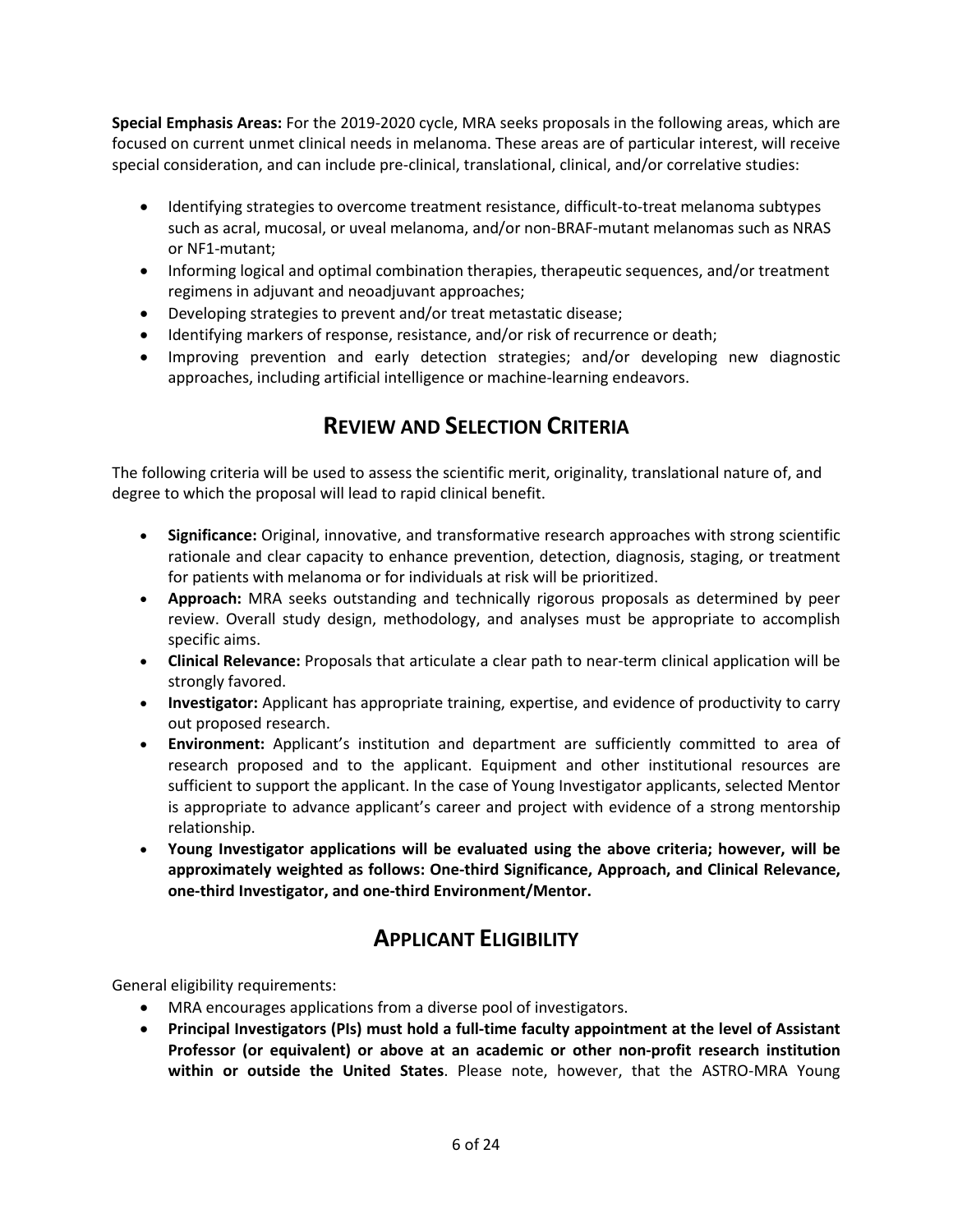Investigator Award and the Dermatology Foundation-MRA Mid-Career Investigator Award are limited to U.S. applicants only.

- PIs must be able to show clear evidence of an independent research program.
- If previously funded by MRA, applicant must be up-to-date on all reporting requirements.
- Fellows or those in other training or research support positions are not eligible to apply.
- Individuals employed by state or federal government agencies may participate in research proposals as non-funded collaborators, but may not apply for MRA funding.
- Investigators need not be specifically trained in melanoma research, however, they should be working in an environment capable of conducting high-quality, high-impact melanoma research.
- **An investigator may serve as PI on only one proposal submitted to MRA for any of the award mechanisms in this cycle. This includes any Special Opportunity Awards.**
- Mentors for Young Investigator Award applicants may serve as a PI on a separate proposal this cycle; however, that proposal must represent a distinct hypothesis from the Young Investigator's proposal.
- Multiple applications will be accepted from a single institution, provided that each application has a different PI and represents a distinct hypothesis.

If there are any questions about eligibility, please contact Kristen Mueller, MRA Scientific Program Director, a[t kmueller@curemelanoma.org](mailto:kmueller@curemelanoma.org) before submitting an application. Applications from PIs who do not meet the eligibility criteria will not be reviewed.

# **TYPES OF AWARDS**

## **TEAM SCIENCE AWARD**

### *Letters of Intent due 5 p.m. Eastern Time, October 7, 2019 Estimated LOI decisions: November 18, 2019 Invited Full Proposals due 5 p.m. Eastern Time, January 10, 2020*

**Description**: Team Science Awards are designed to foster a collaborative research process and promote transformational melanoma research advances with the potential for rapid clinical translation. Evidence of prior collaboration among team members is encouraged, but not required.

### **Term**: 3 Years

**Amount**: Up to \$300,000 per year for three years (up to \$900,000 total)

**Eligibility**:

- Team must be multidisciplinary, and consist of two or more established Principal Investigators and a Young Investigator with complementary expertise;
- Teams may consist of investigators from the same institution, or different institutions, and may be international;
- The designated Administrative PI is responsible for administrative leadership. All PIs in the team share authority for scientific leadership;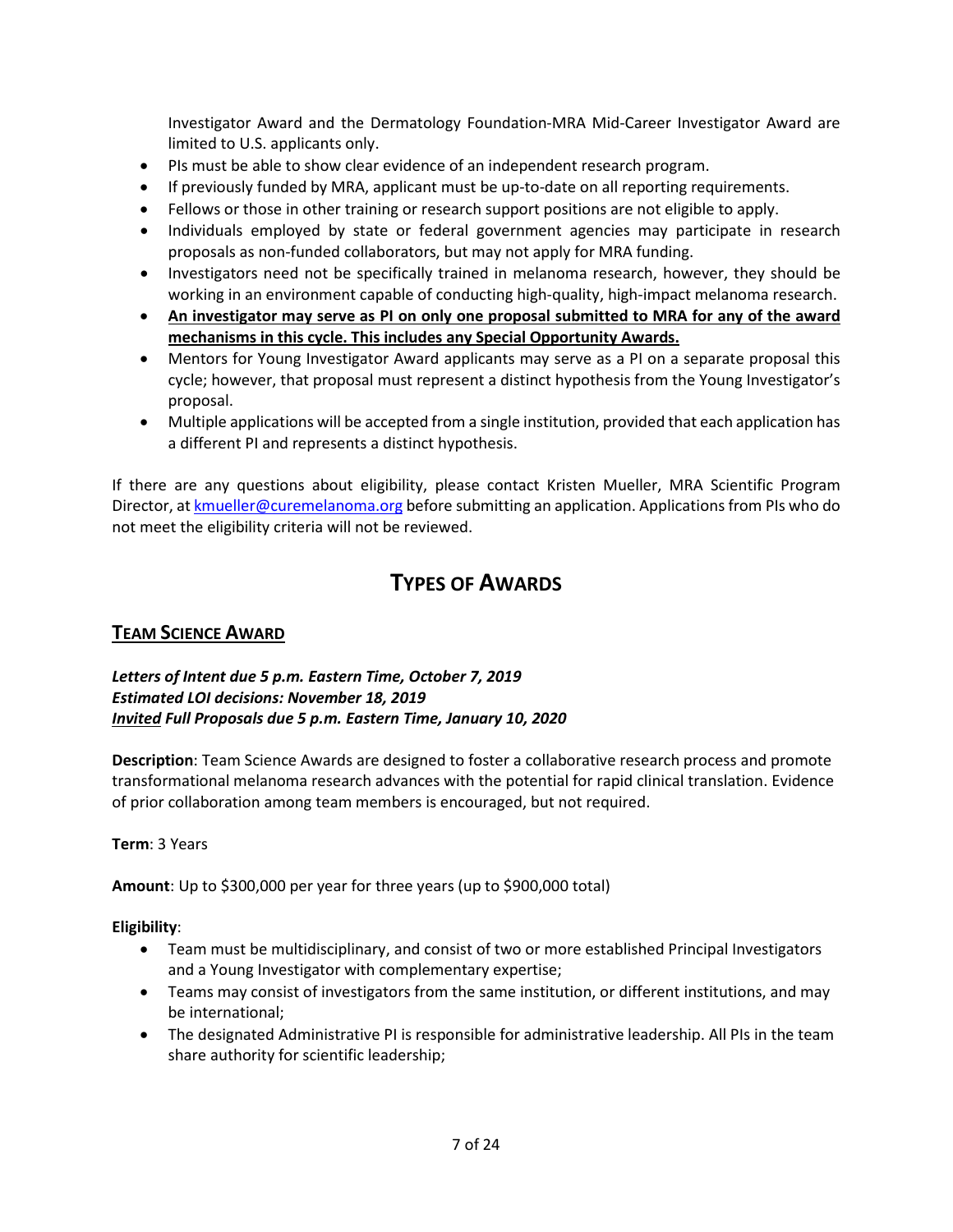- The Administrative PI and any collaborating PI Applicants must be senior investigators, past the initial four years of their first academic faculty appointment and must hold a full-time faculty appointment at the level of Assistant Professor (or equivalent) or above;
- An investigator may serve as a PI, including Administrative PI or as a collaborating PI, on only one proposal this cycle;
- **Each team must include at least one Young Investigator as a Co-Investigator**, whose work must be integral to one or more of the aims of the proposal (see and comply with all Young Investigator eligibility criteria below);
- An investigator may only be the designated Young Investigator on one application in the Team Science Award category. However, a Young Investigator identified within a Team Science Award application may also apply in the same cycle for their own, individual Young Investigator Award provided that application has a unique research focus and hypothesis.

## **YOUNG INVESTIGATOR AWARD**

### *Applicant Eligibility Checklist due November 4, 2019 Full proposals due 5 p.m. Eastern Time, November 18, 2019*

**Description:** Young Investigator Awards aim to attract early career faculty with original ideas into the field of melanoma, thereby recruiting and supporting the next generation of melanoma research leaders. Awardees will be provided funding to accomplish innovative and original, preclinical, translational, and/or early clinical research projects. Young Investigators are scientists within the first four years of their first academic faculty appointment. A mentorship commitment from a senior investigator is required.

### **Term:** 3 Years

**Amount:** Up to \$75,000 per year for three years (up to \$225,000 total)

### **Eligibility Requirements:**

- **Applicants must be within the first four years of their first independent, full time academic faculty appointment at the application deadline at the level of Assistant Professor (or equivalent position);**
- Applicants must designate at least one Mentor who is an established investigator at the same institution who will ensure that adequate support and guidance are provided for successful completion of the proposed research project and provide career mentorship;
- Applicants who have secured an independent full-time faculty position commencing by July 1, 2020 will be considered; in this case, a letter from an institutional official or department chairperson confirming the planned date of faculty appointment is required at the time of application;
- Applicants do not have to be on a tenure-track; however, fellows or others who are in training positions are not eligible to apply;
- Applicants who are in research support positions are not eligible to apply;
- Applicants who have been awarded a prior MRA Young Investigator Award are not eligible to apply for an additional MRA Young Investigator Award;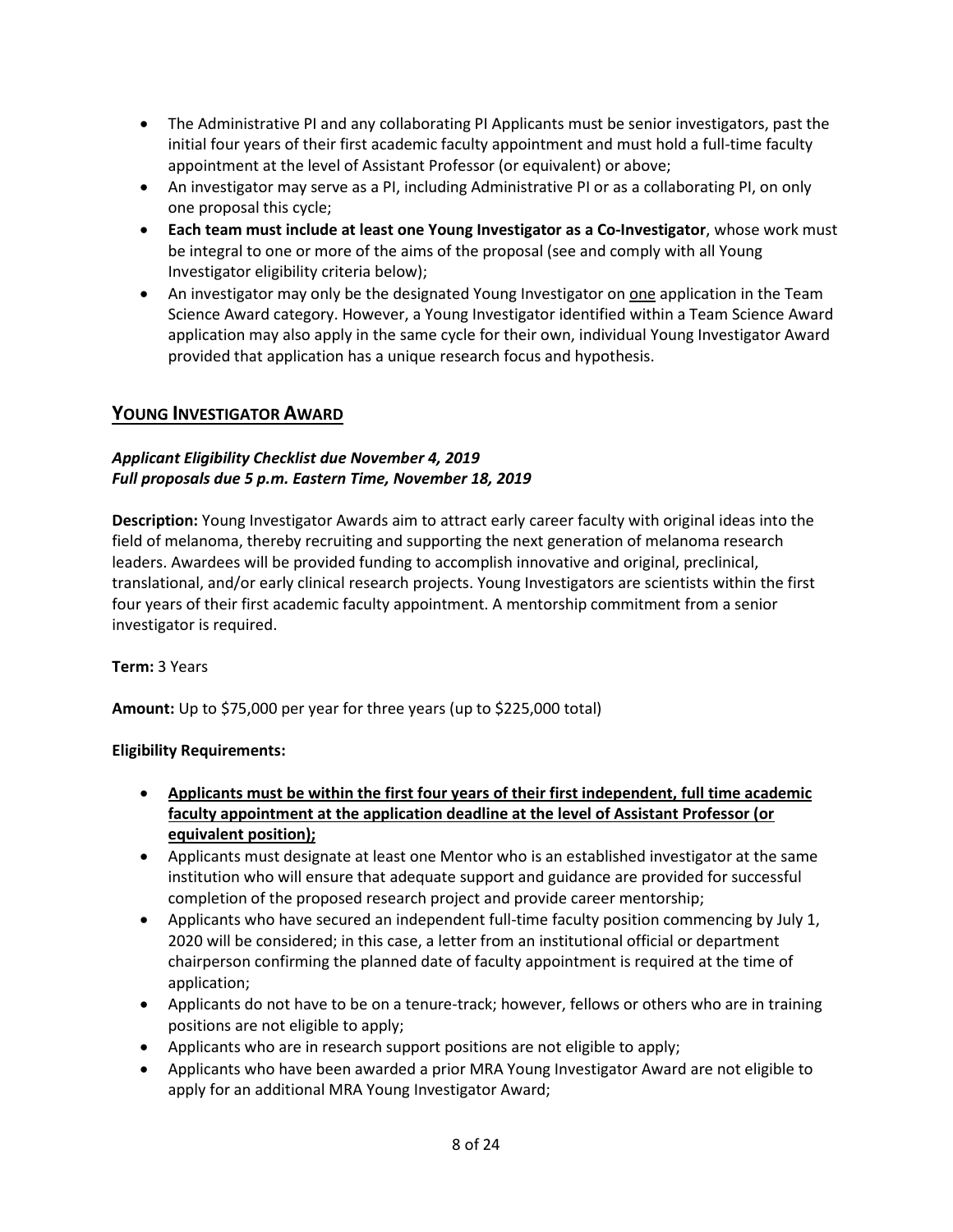- Applicants may serve as PI on only one proposal submitted to MRA for any of the award mechanisms in this cycle;
- **All Young Investigator applicants must complete and return the Applicant Eligibility Checklist by November 4, 2019. Please email the completed checklist to MRA Scientific Program Director Kristen Mueller at** [kmueller@curemelanoma.org](mailto:kmueller@curemelanoma.org)**.**

### **PILOT AWARD**

### *Full proposals due 5 p.m. Eastern Time, November 18, 2019*

**Description:** Pilot Awards support senior investigators who propose potentially transformative ideas that do not have extensive preliminary data but articulate a clear hypothesis and translational goals. Resources for such "high-risk, high-reward" projects are important to establish proof-of-concept, which may then leverage additional funding through more traditional avenues.

#### **Term:** 2 Years

**Amount:** Up to \$50,000 per year for two years (up to \$100,000 total)

#### **Eligibility:**

- Applicants must be a senior investigator, past the initial four years of their first academic faculty appointment;
- Applicants must hold a full-time faculty appointment at the level of Assistant Professor (or equivalent) or above.

## **SPECIAL OPPORTUNITY: DERMATOLOGY FOUNDATION - MRA MELANOMA DETECTION OR PREVENTION MID-CAREER INVESTIGATOR AWARD**

#### *Applicant Eligibility Checklist due November 4, 2019 Full proposals due 5 p.m. Eastern Time, November 18, 2019*

With this Special Opportunity, MRA, in conjunction with the Dermatology Foundation, seek grant applications for dermatologic research addressing improved approaches for melanoma detection or prevention. This award will support innovations in melanoma diagnosis/detection/prevention and can include but are not limited to the following:

- Artificial intelligence algorithms or dermoscopy applications to evaluate clinical lesions;
- Artificial intelligence algorithms to evaluate histologic slides for melanoma diagnosis;
- Identification of novel biomarkers that improve diagnosis and/or predict outcomes for melanoma;
- Methods to detect circulating melanoma cells/DNA;
- Identification of DNA mutation patterns that improve diagnosis and treatment selection;
- Radiologic techniques to image metastatic disease; and
- Telemedicine approaches to improve community outreach to detect melanoma.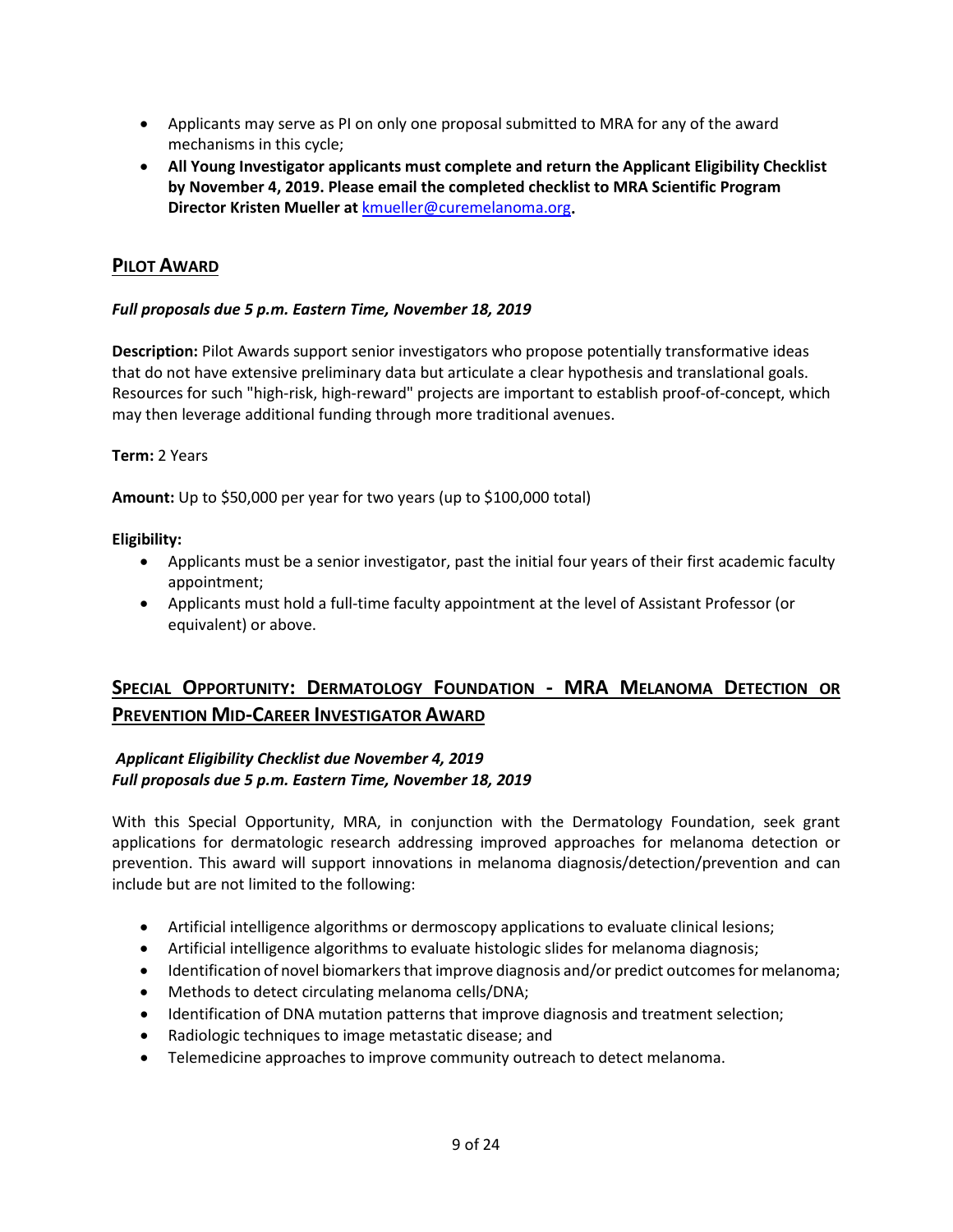Please see detailed instructions below on how to apply. Note that all applications for the Dermatology Foundation-MRA Mid-Career Award should be focused on melanoma prevention and/or detection.

**Term**: One year, with option of renewal for one additional year.

**Amount**: Up to \$100,000 for one year, with option for renewal for additional \$100,000 for year two.

**Eligibility**: The award will support the research of an outstanding mid-career investigator with an established trajectory of excellence who meets the following requirements as of the date of funding, July 1, 2020 (or as otherwise noted):

- M.D.; M.D., Ph.D.; D.O.; or Ph.D. degree;
- Faculty member with a primary appointment in U.S. dept./division of dermatology with an ACGME (Accreditation Council for Graduate Medical Education) approved training program;
- Is no more than 10 years beyond initial appointment as an Assistant Professor as of January 1, 2020;
- At least 75% total effort committed to research;
- Applicants may serve as PI on only one proposal submitted to MRA for any of the award mechanisms in this cycle, including Special Opportunities;
- Applicant CAN concurrently hold other MRA funding at time of application;
- Applicant CANNOT hold other Dermatology Foundation support at the time of funding (applicants in year 3 of a Dermatology Foundation Career Development Award may apply);
- Applicant must have appropriate training and experience in relevant research and demonstrate a strong commitment to research in skin cancer;
- Strong institutional commitment for the applicant;
- Research aims must be unique to the award; and
- Recipient may concurrently hold federally funded awards or their equivalent (e.g., NIH, VA, DOD, FDA, Doris Duke, Burroughs Wellcome, etc.)

Please see instructions below on how to apply. Note that unlike other award mechanisms this cycle, we will NOT be able to provide reviewer feedback on these applications. Please contact Kristen Mueller, MRA Scientific Program Director at [kmueller@curemelanoma.org](mailto:kmueller@curemelanoma.org) with questions.

## **SPECIAL OPPORTUNITY: BRISTOL-MYERS SQUIBB-MRA YOUNG INVESTIGATOR AWARDS IN IMMUNOTHERAPY**

#### *Applicant Eligibility Checklist due November 4, 2019 Full proposals due 5 p.m. Eastern Time, November 18, 2019*

Through the generous support of Bristol-Myers Squibb (BMS), MRA is offering two awards for Young Investigators to conduct projects supported by preliminary data and focused on advancing immunotherapies in melanoma.

Please see descriptions of and instructions for Young Investigator Awards for specific details on eligibility, award terms, and amount, as well as instructions on how to apply.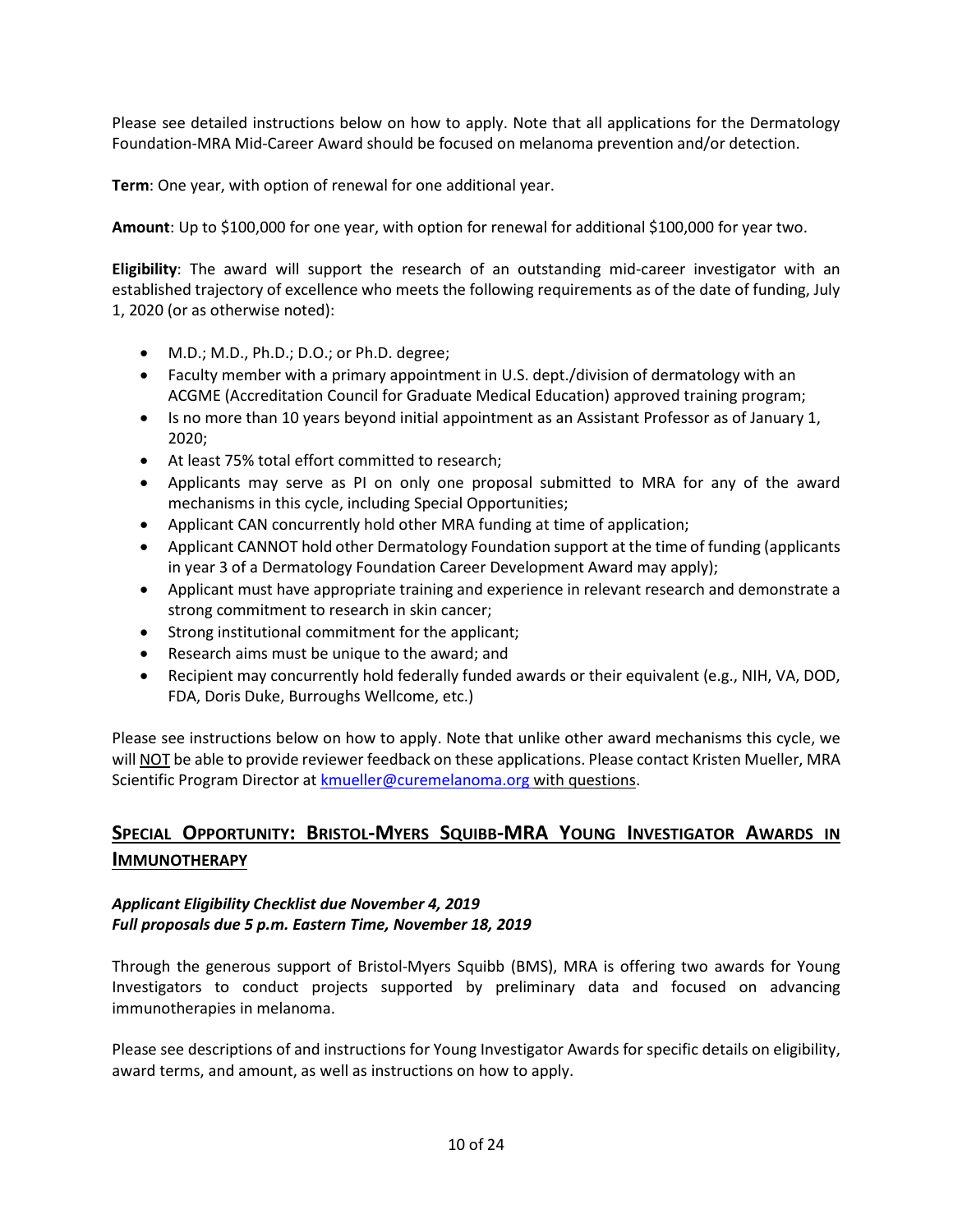Applicants should submit to the general Young Investigator Award program and designate their desire to be considered for this award when completing their online application in proposalCENTRAL. To do this, please select "BMS Immunotherapy" under subprogram in the Title Page step of the online application. **Selecting "BMS Immunotherapy" will not limit an applicant's opportunity to also be selected under the general Young Investigator Award, but instead is meant to expand opportunities in an effort to increase overall funding of immunotherapy approaches for melanoma.**

## **SPECIAL OPPORTUNITY: ASTRO-MRA YOUNG INVESTIGATOR AWARD IN RADIATION ONCOLOGY**

### *Applicant Eligibility Checklist due November 4, 2019 Full proposals due 5 p.m. Eastern Time, November 18, 2019*

Research in radiation oncology has led to advancements in technology and therapy that have improved patient outcomes and care. The MRA is pleased to partner with the [American Society for Radiation](https://www.astro.org/home/)  [Oncology \(ASTRO\)](https://www.astro.org/home/) to offer a special opportunity to support research in radiation oncology to improve treatment options for melanoma patients. Early career radiation oncologists, radiation or cancer biologists, or physicists are encouraged to submit radiation oncology Research Proposals that include at least 50% effort on melanoma.

Please see descriptions of and instructions for Young Investigator Awards for specific details on eligibility, award terms and amount, as well as instructions on how to apply. Additional eligibility criteria include:

- Applicant must hold a position at an academic or other non-profit research institution within the United States; and
- Applicant must be a member in good standing of ASTRO at time of award activation (June 1, 2020 unless otherwise noted).

Applicants should submit to the general Young Investigator Award program and designate their desire to be considered for this award when completing their online application in proposalCENTRAL. To do this, please select "ASTRO-MRA" under subprogram in the Title Page step of the online application. **Selecting "ASTRO-MRA" will not limit an applicant's opportunity to also be selected under the general Young Investigator Award, but instead is meant to expand opportunities in an effort to increase overall funding of radiation oncology approaches for melanoma.**

Please see instructions below on how to apply. Please contact Kristen Mueller, MRA Scientific Program Director a[t kmueller@curemelanoma.org](mailto:kmueller@curemelanoma.org) with any questions.

## **APPLICATION FORMAT AND INSTRUCTIONS**

**All applications are due by 5:00 p.m. Eastern Time. Proposals will not be considered after the deadline. Applicants must utilize the proposalCENTRAL online application tool at** <https://proposalcentral.com/> **and the document templates and requirements therein. Please carefully follow the instructions in proposalCENTRAL and below. Applications include the following steps and components:**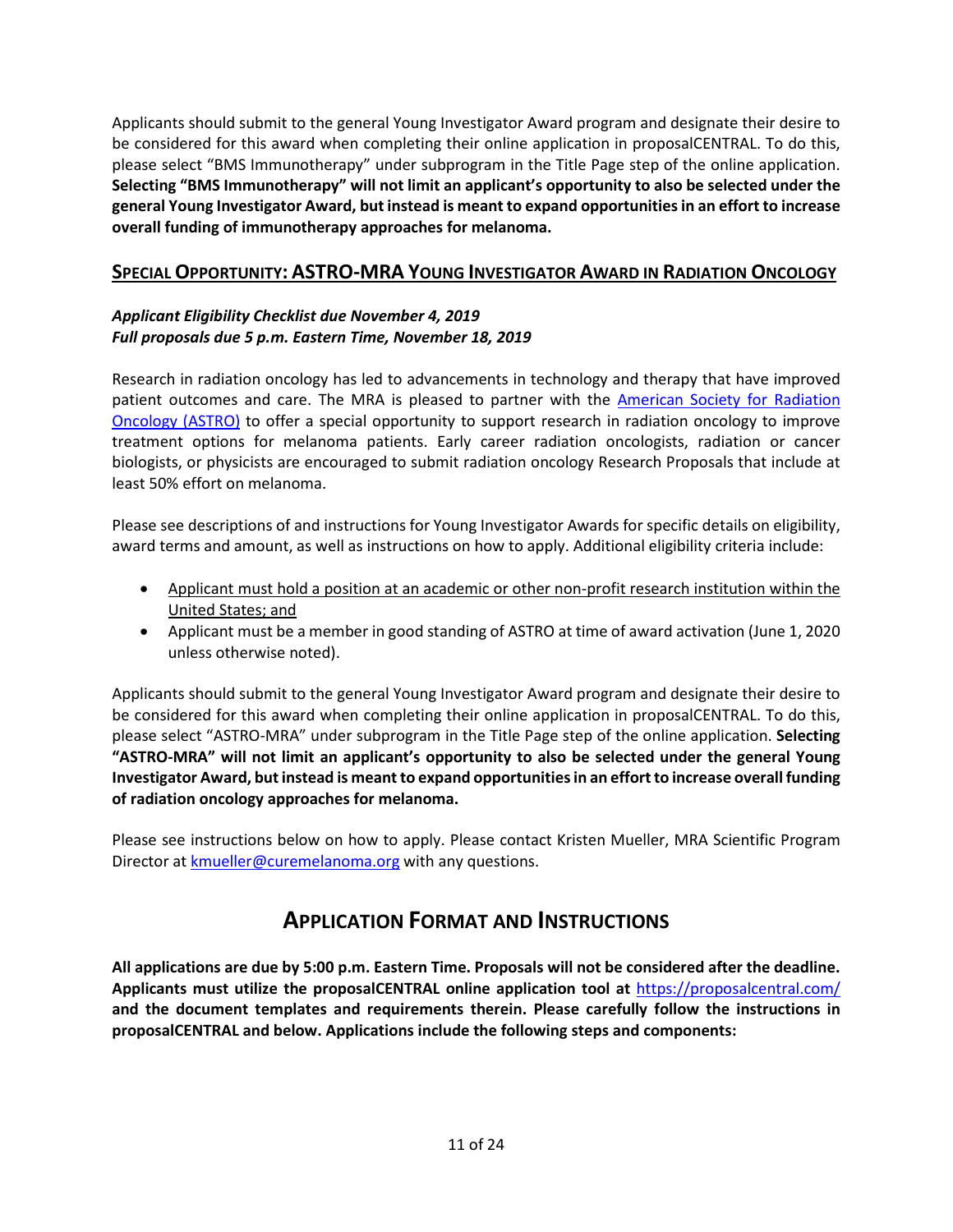## **TEAM SCIENCE AWARDS**

Applicants must submit a letter of intent (LOI) to MRA prior to submission of a full proposal (upon invitation). **Please carefully follow the instructions in proposalCENTRAL.** 

#### **Instructions for LOIs:**

- 1. **Title Page:** Enter the project title.
- 2. **Templates and Instructions:** Download RFP and templates.
- 3. **Enable Other Users to Access this Proposal:** Allow others (e.g., institutional administrators or collaborators) to view, edit, or submit your proposal.
- 4. **Applicant/PI Information:** Team Science applications must identify one PI for administrative purposes (the Administrative PI for the proposal). This is the Applicant. The Young Investigator cannot be the Administrative PI.
- 5. **Organization/Institution Information:** This is the Administrative PI's institution.
- 6. **Key Personnel Information:** Identify other PIs on the team as well as the Young Investigator and their Mentor. All PIs share authority for project leadership. The position of "co-PI" is not offered under this award mechanism.
- 7. **Letter of Intent: One page maximum** that includes a) a description of the scientific aims and translational potential; and b) the nature of and rationale for the proposed collaboration, the specific role of each participant, and synergistic opportunities. **Letters exceeding the one-page limit will not be considered**.
- 8. **Signature Page:** All PIs (including the Administrative PI and collaborating PIs) must sign this form verifying that none of the PIs on this LOI are PIs on other MRA LOIs or other proposals this cycle. Electronic signatures are allowable.
- 9. **Young Investigator Eligibility Checklist:** Required to confirm eligibility. Requires signature of the Department Chair, Division Head, or Dean.
- 10. **PI Data Sheet:** Please enter your ORCID ID and other requested demographic information. If you do not have an ORCID ID, you can register for one here: [https://orcid.org/register.](https://orcid.org/register) Please note that requested demographic information will NOT be used by MRA in any way during the selection process. Having such information will help MRA better understand its applicant and awardee pool and detect and address any inequities that exist in the selection process.
- 11. **Validate:** Check for any missing required information.
- 12. **Submit:** Please note that no proposals will be able to be submitted past their deadline. Technical support for the on-line application system is not available after 5:00 p.m. Eastern Time.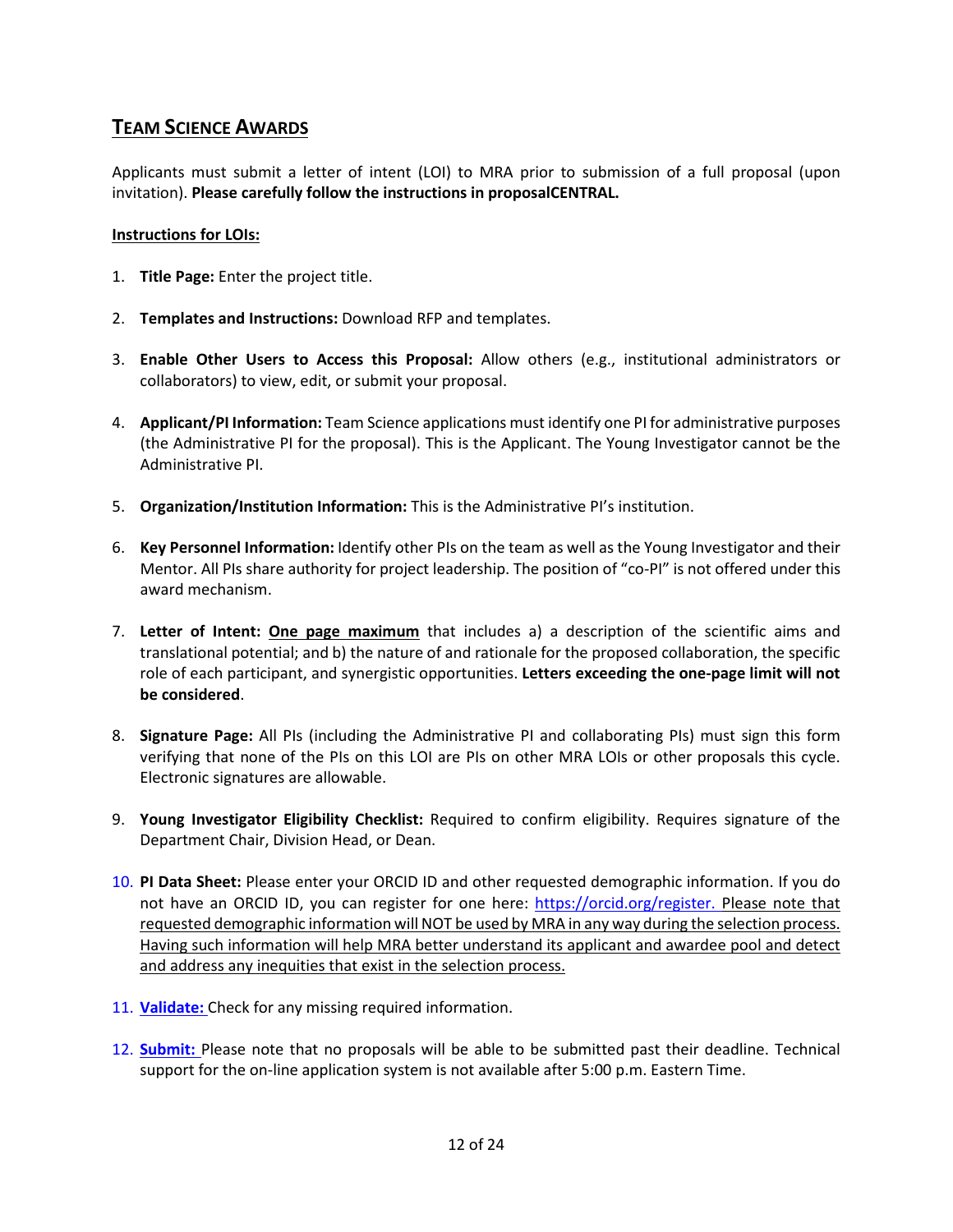Full length applications will be invited from meritorious LOIs by November 18, 2019.

#### **Instructions for full length proposals**

Full length proposals must be prepared according to the following instructions and according to instructions in proposalCENTRAL. The application consists of the following components:

- 1. **Title Page:** Enter the project title. For proposals involving multiple institutions, please include a total amount requested for each institution in the designated spaces provided.
- 2. **Templates and Instructions:** Download RFP and templates.
- 3. **Enable Other Users to Access this Proposal:** Allow others (e.g., institutional administrators or collaborators) to view, edit, or submit your proposal.
- 4. **Applicant/PI:** Key information about the applicant PI. This must be the Administrative PI on Team Science Award applications.
- 5. **Organization/Institution:** Key information about the Applicant/PI's institution, including name and email address of the signing official who, in addition to the PI, will be contacted if the award is selected for funding.
- 6. **Key Personnel:** List and provide contact information for key persons. Include all PIs on the proposal as well as any additional key personnel. A designated Young Investigator and their Mentor is required.
- 7. **Data and Renewable Reagent Sharing Plan:** In order to promote rapid research advancement, transparency, reproducibility, and collaboration, MRA encourages the open sharing of data and resources generated from its funded awards. Provide information for the types of data and renewable reagents that will be generated as part of the award and how they will be shared.
- 8. **Statement of Proposal's Fit Within MRA's Research Program**: Provide a brief statement (up to 2000 characters) of how the proposed research project fits within MRA's overall research portfolio. If the work builds on a previously funded project(s), please explain. A full list of MRA funded grants can be found here:<https://www.curemelanoma.org/grants/>
- 9. **Abstracts and Keywords:** Provide a lay audience friendly abstract and a technical abstract (2,000 characters maximum each) and key words. Please note: the lay abstract will become public if the award is selected for funding, therefore it should not contain any proprietary information.
- 10. **Budget Period Detail:** Enter budget detail for each award period requested**. MRA will not support indirect costs, overhead costs, or other similar institutional levies.** Fringe benefits for personnel salaries are allowable.
- 11. **Budget Summary and Justification:** A summary of the budget detail will be shown. In addition, provide sufficient detail for the evaluation of the major portions of the budget that are being requested. If more space is required than is provided in the proposalCENTRAL forms (2,000 characters), applicants may upload the budget justification in document form in step #14. For proposals involving more than one institution: Do not include partner institution costs under contract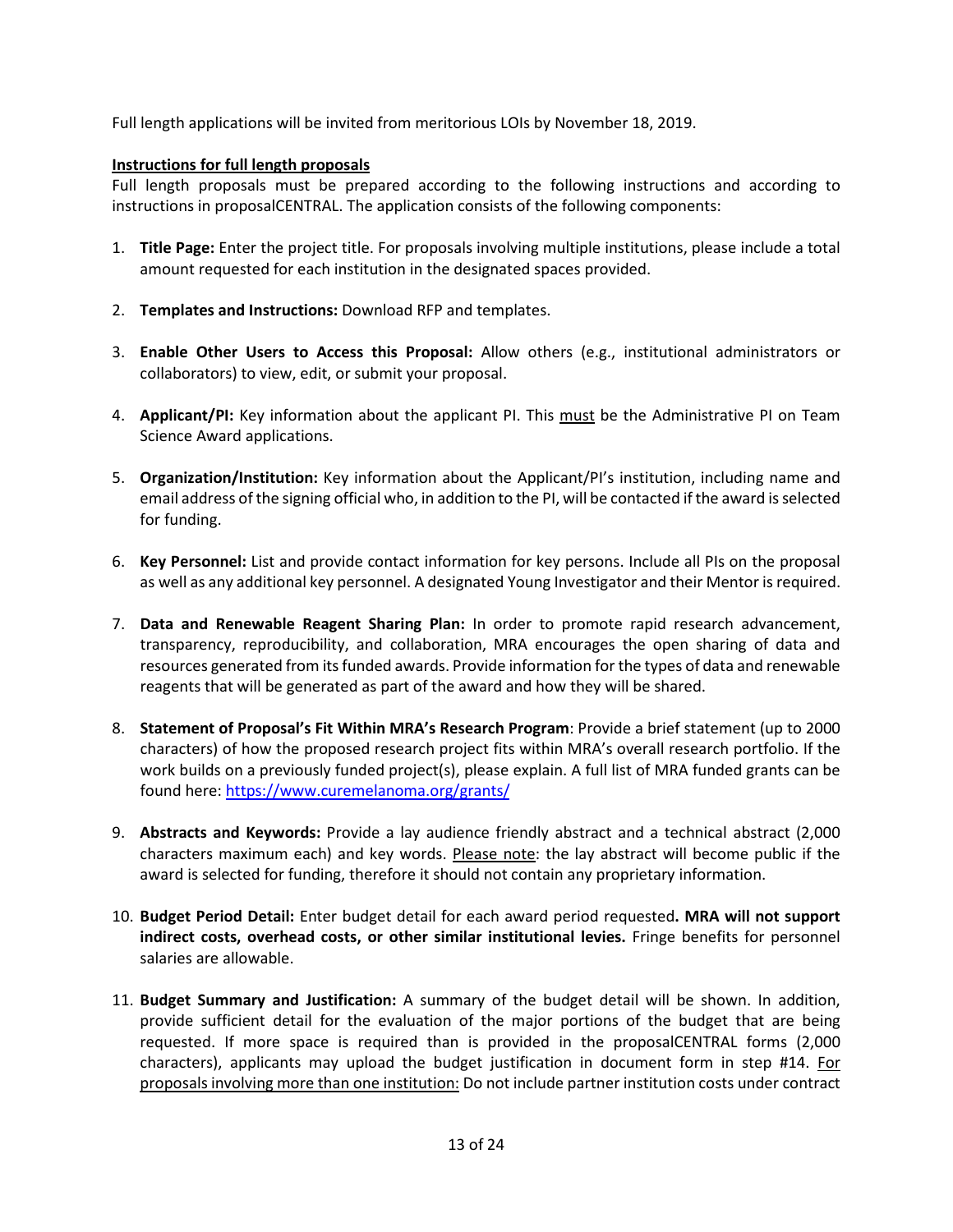costs; this category should only be used for contracts with outside facilities for performance of services.

- 12. **Current and Pending Research Support:** Please list all current and pending support for the Administrative PI and all Key Personnel. Any overlap of current or pending support with the MRA proposal must be described and explained. If you cannot access the proposalCENTRAL profiles of Key Personnel, please use the template provided in step #2 to upload this information in the Upload Attachments section of the application.
- 13. **Organizational Assurances:** IRB and IACUC approvals, if applicable.
- 14. **Upload Attachments:** Upload the following:
	- a. **Biosketch for PIs, Young Investigator, and other Key Personnel:** Please upload an NIH format biosketch for the Administrative PI, other PIs, Young Investigator, Mentor, and any other Key Personnel. Biosketches for research support staff, students, postdocs and other training positions are not required. Applicants who do not have an NIH biosketch may use the template provided in proposalCENTRAL.
	- b. **Current and pending research support for the PIs and Young Investigator:** Use the template provided in proposalCENTRAL, which includes a statement of overlap, for any Key Personnel not included in step #12. Any overlap of current or pending support with the MRA proposal must be described and explained.
	- c. **Project description: Must be formatted in Arial 11 point or Times New Roman 12 point font with no less than ½ inch margins. 5 pages maximum**, inclusive of the following: Background and specific aims, preliminary data, experimental design and methods, statistical plan, figures (which may be embedded within the above sections), and rationale/fit with key criteria, including the potential for clinical impact.
	- d. **Scientific references:** A list of up to 20 references supporting the project description is allowed, in addition to the 5-page project description.
	- e. **Mentor Letter of Support for the Young Investigator:** Include a letter of support from an established scientific Mentor at the same institution, who is familiar with the applicant and his/her work and will provide guidance and support for the project. The Mentor's letter should confirm that the applicant has an independent research program and include a brief statement about the applicant, the Mentor's role, mentoring plan, the research environment, and sources of institutional support that the applicant will utilize in conducting the project. MRA recognizes that unconscious bias can manifest in such support letters and therefore strongly recommends considering these or similar guidelines when preparing such letters: [https://tinyurl.com/yapwnw3a.](https://tinyurl.com/yapwnw3a)
	- f. **Young Investigator Eligibility Checklist:** Required to confirm eligibility. Requires signature of the Department Chair, Division Head, or Dean.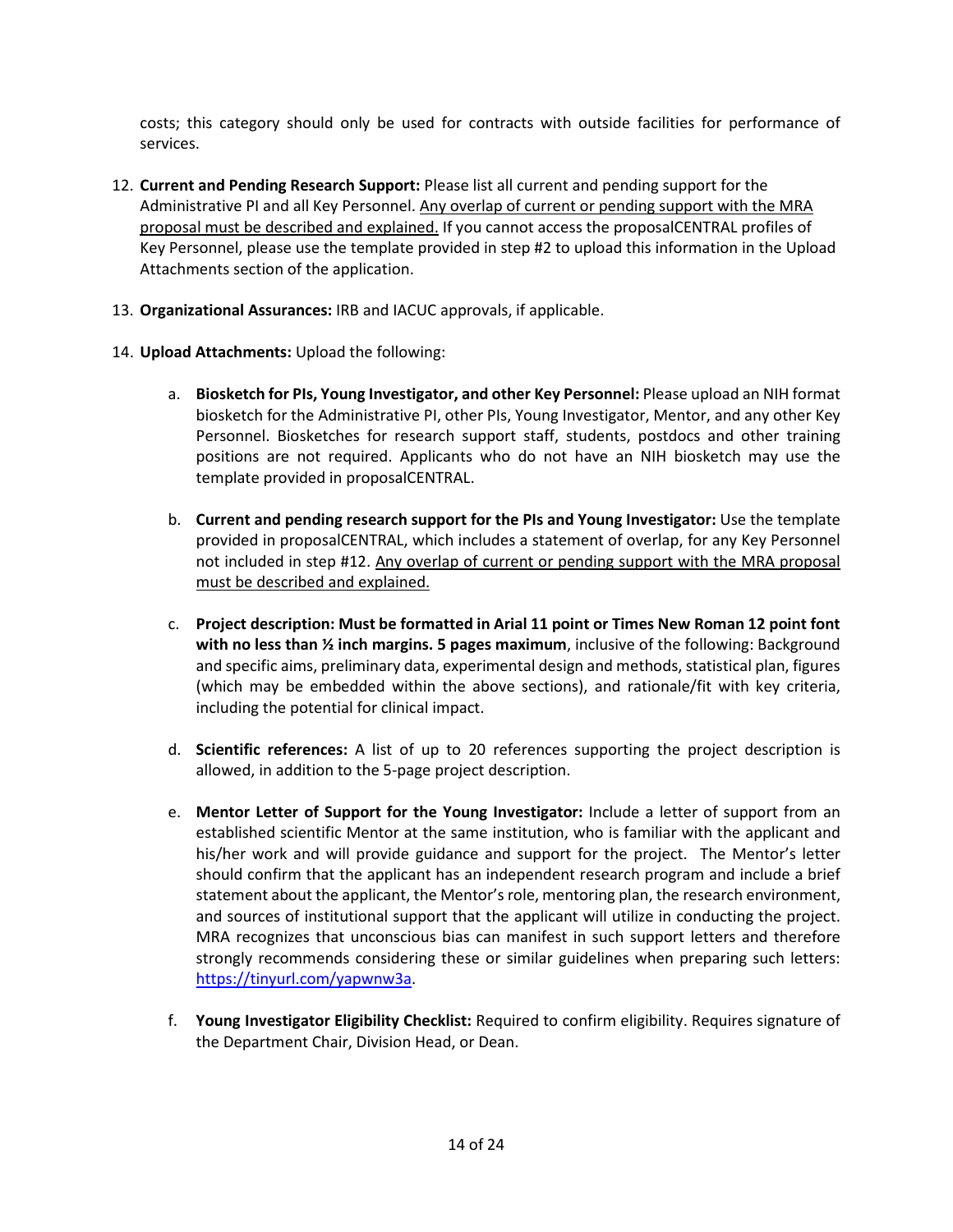- g. **For clinical trials proposals:** Attach a brief protocol synopsis (no longer than 5 pages), along with a timeline and milestones, including but not limited to IRB and regulatory approval (if applicable), patient accrual timeline, and timeline for completion of analyses.
- h. **For multi-institutional proposals:** Attach a letter from the Administrative PI's institution confirming that if the award is made, the institution will execute the necessary sub-award agreements within 60 days of execution of the award agreement between MRA and the applicant institution and will transfer funds from their institution to the collaborating institution(s). When uploading in proposalCENTRAL, select "Inter-Institutional Team Funding Letter."
- 15. **PI Data Sheet:** Please enter your ORCID ID and other requested demographic information. If you do not have an ORCID ID, you can register for one here: [https://orcid.org/register.](https://orcid.org/register) Please note that requested demographic information will NOT be used by MRA in any way during the selection process. Having such information will help MRA better understand its applicant and awardee pool and detect and address any inequities that exist in the selection process.
- 16. **Validate:** Check for any missing required information.
- 17. **Signature pages:** Print the signature page, which must be signed by the PI and the institution's signing official, and uploaded as part of the application package.
- 18. **Submit:** Please note that no proposals will be able to be submitted past their deadline. Technical support for the on-line application system is not available after 5:00 p.m. Eastern Time.

### **MID-CAREER, PILOT, AND YOUNG INVESTIGATOR AWARDS**

- 1. **Title Page:** Enter the project title.
- 2. **Templates and Instructions:** Download RFP and templates.
- 3. **Enable Other Users to Access this Proposal:** Allow others (e.g., institutional administrators or collaborators) to view, edit, or submit your proposal.
- 4. **Applicant/PI:** Key information about the applicant PI.
- 5. **Organization/Institution:** Key information about the PI's institution, including name and email address of the signing official who, in addition to the PI, will be contacted if the award is selected for funding. For Mid-Career Investigator Award applications, please also provide the name and contact information for the institution's Fiscal Officer as well as the Dermatology Department Chair/Division Chief.
- 6. **Key Personnel:** List and provide contact information for key persons. For Young Investigator Award applicants, a Mentor from the same institution is required.
- 7. **Data and Renewable Reagent Sharing Plan:** In order to promote rapid research advancement, transparency, reproducibility, and collaboration, MRA encourages the open sharing of data and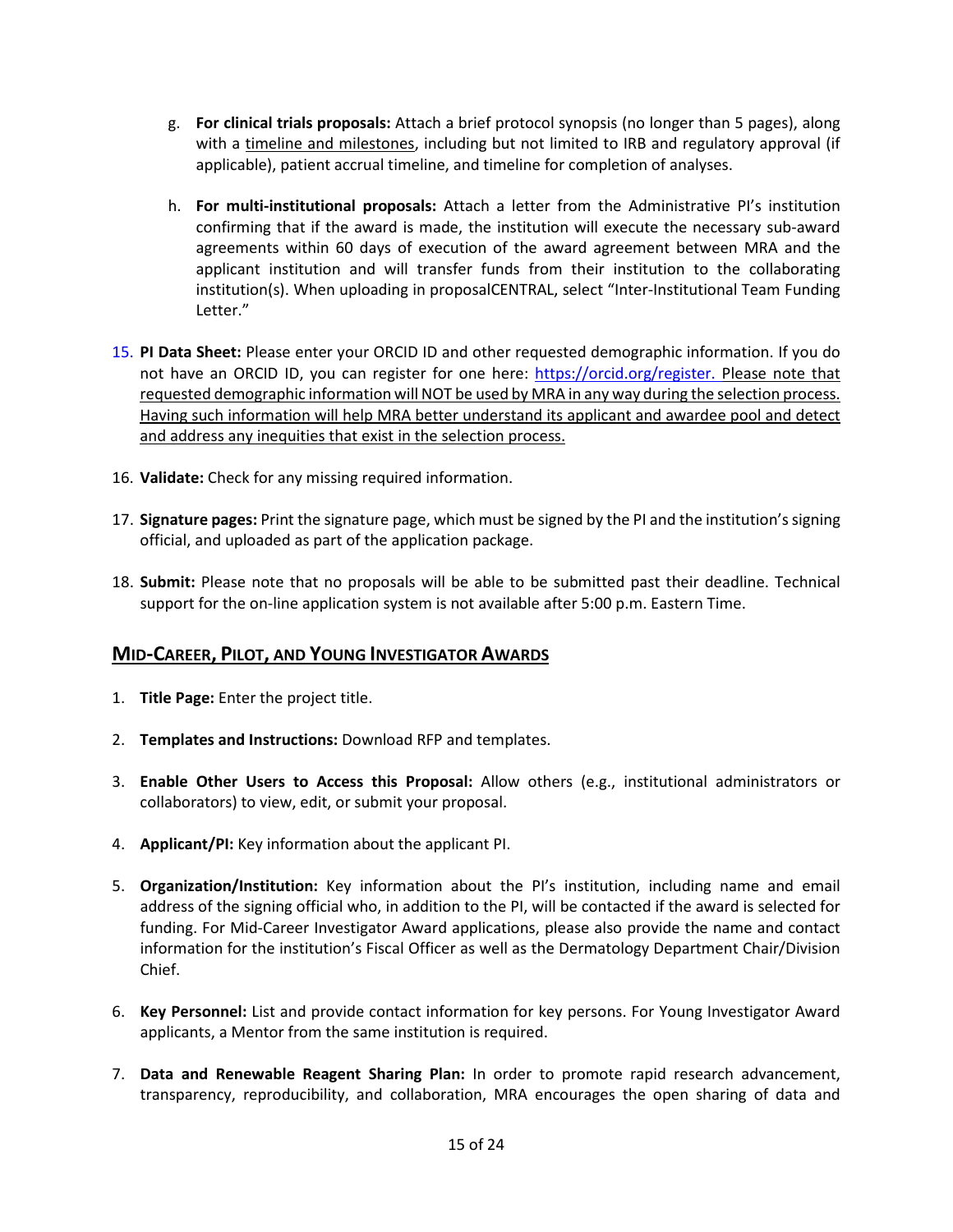resources generated from its funded awards. Provide information for the types of data and renewable reagents that will be generated as part of the award and how they will be shared.

- 8. **Statement of Proposal's Fit Within MRA's Research Program**: Provide a brief statement (up to 2000 characters) of how the proposed research project fits within MRA's overall research portfolio. If the work builds on a previously funded project(s), please explain. A full list of MRA funded grants can be found here: [https://www.curemelanoma.org/grants/.](https://www.curemelanoma.org/grants/)
- 9. **Abstracts and Keywords:** Provide a general audience abstract (non-technical) and a technical abstract (2,000 characters maximum each) and keywords. Please note: the general audience abstract will become public if the award is selected for funding, therefore, it should not contain any proprietary information.
- 10. **Budget Period Detail:** Enter budget detail for each award period requested. Awards will not support indirect costs, overhead costs, or other similar institutional charges. Fringe benefits for personnel salaries are allowable.
- 11. **Budget Summary and Justification:** A summary of the budget detail will be shown in this step. In addition, provide sufficient detail for the evaluation of the major portions of the budget that are being requested. If more space is required than is provided in the proposalCENTRAL forms (2,000 characters), applicants may upload the budget justification in document form in step # 14.
- 12. **Current and Pending Research Support:** Please list all current and pending support for the Applicant and all Key Personnel. Any overlap of current or pending support with the MRA proposal must be described and explained. If you cannot access the proposalCENTRAL profiles of Key Personnel, please use the template provided in step #2 to upload this information in step #14.
- 13. **Organizational Assurances:** IRB and IACUC approvals, if applicable.
- 14. **Upload Attachments:** Upload the following:
	- a. **Biosketch for PI and key personnel**: Please upload an NIH format biosketch for yourself and any Key Personnel. Biosketches for research support staff, students, postdocs and other training positions are not required. Applicants who do not have an NIH biosketch may use the template provided in proposalCENTRAL.
	- a. **Current and pending research support:** Use the template provided in proposalCENTRAL, which includes a statement of overlap, for any Key Personnel not included in step #12. Any overlap of current or pending support with the MRA proposal must be described and explained.
	- b. **Project description:** Must be formatted in Arial 11 point or Times New Roman 12 point font with no less than  $\frac{1}{2}$  inch margins. The project description should be 5 pages maximum, inclusive of the following: Background and specific aims, preliminary data, experimental design and methods, statistical plan, figures (which may be embedded within the above sections), and rationale/fit with key criteria, including the potential for clinical impact.
	- c. **Literature references:** A list of up to 20 references supporting the project description is allowed, in addition to the 5-page project description.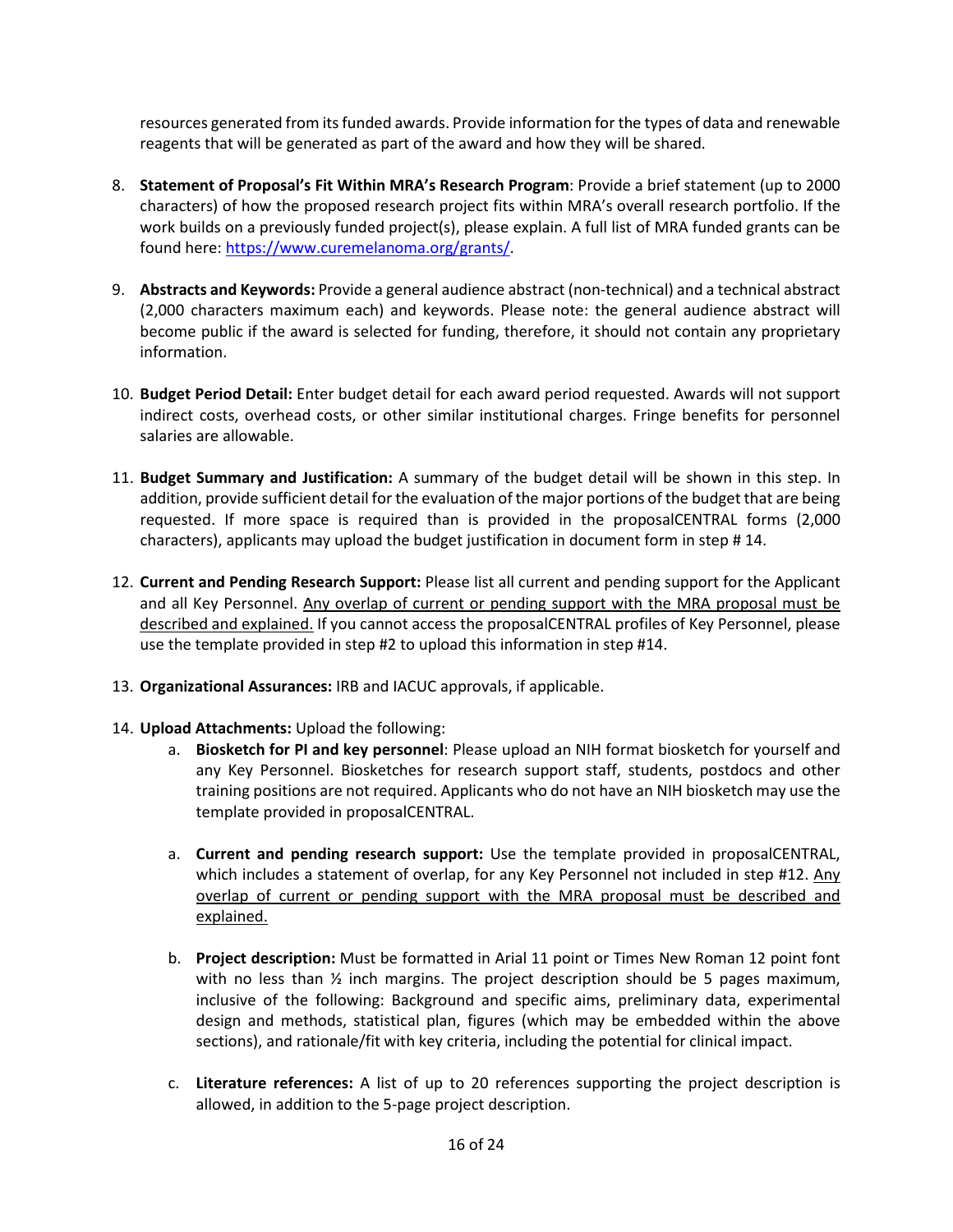#### d. **For Young Investigator Award proposals:**

- i. *Mentor Letter of Support*: Include a letter of support from an established scientific Mentor at the same institution, who is familiar with the applicant and his/her work and will provide guidance and support for the project. The Mentor's letter should confirm that the applicant has an independent research program and include a brief statement about the applicant, the Mentor's role, mentoring plan, the research environment, and sources of institutional support that the applicant will utilize in conducting the project. MRA recognizes that unconscious bias can manifest in such support letters and therefore strongly recommends considering these or similar guidelines when preparing such letters[: https://tinyurl.com/yapwnw3a.](https://tinyurl.com/yapwnw3a)
- ii. *Young Investigator Applicant Eligibility Checklist*: Required to confirm eligibility. Requires signature of the Department Chair, Division Head, or Dean. Must be returned via email to MRA Scientific Program Director Kristen Mueller at [kmueller@curemelanoma.org](mailto:kmueller@curemelanoma.org) by November 4, 2019. Please also upload a copy as part of the application.

#### **e. For Mid-Career Award Proposals:**

- i. *Dermatology Department Chair/Division Chief Letter of Support*. The letter should confirm the eligibility of the applicant as a mid-career investigator, including certification that 75% of the applicant's total time is devoted to research. The letter should also include a brief statement about the applicant, the research plan, the research environment, and sources of institutional support that the applicant will utilize in conducting the project. MRA recognizes that unconscious bias can manifest in such support letters and therefore strongly recommends considering these or similar guidelines when preparing such letters: [https://tinyurl.com/yapwnw3a.](https://tinyurl.com/yapwnw3a)
- ii. *Mid-Career Award Applicant Eligibility Checklist*: Required to confirm eligibility. Requires signature of the Department Chair/Division Chief. Must be returned via email to MRA Scientific Program Director Kristen Mueller at [kmueller@curemelanoma.org](mailto:kmueller@curemelanoma.org) by November 4, 2019. Please also upload a copy as part of the application.
- f. **For proposals involving clinical trials:** Attach a brief protocol synopsis (5 pages maximum), along with a timeline and milestones, including but not limited to IRB and regulatory approval (if applicable), patient accrual timeline, and timeline for completion of analyses.
- 15. **PI Data Sheet**: Please enter your ORCID ID and other requested demographic information. If you do not have an ORCID ID, you can register for one here: [https://orcid.org/register.](https://orcid.org/register) Please note that requested demographic information will NOT be used by MRA in any way during the selection process. Having such information will help MRA better understand its applicant and awardee pool and detect and address any inequities that exist in the selection process.
- 16. **Validate**: Check for any missing required information.
- 17. **Signature Page(s)**: Print the signature page, which must be signed by the PI and the institution's signing official, and uploaded as part of the application package.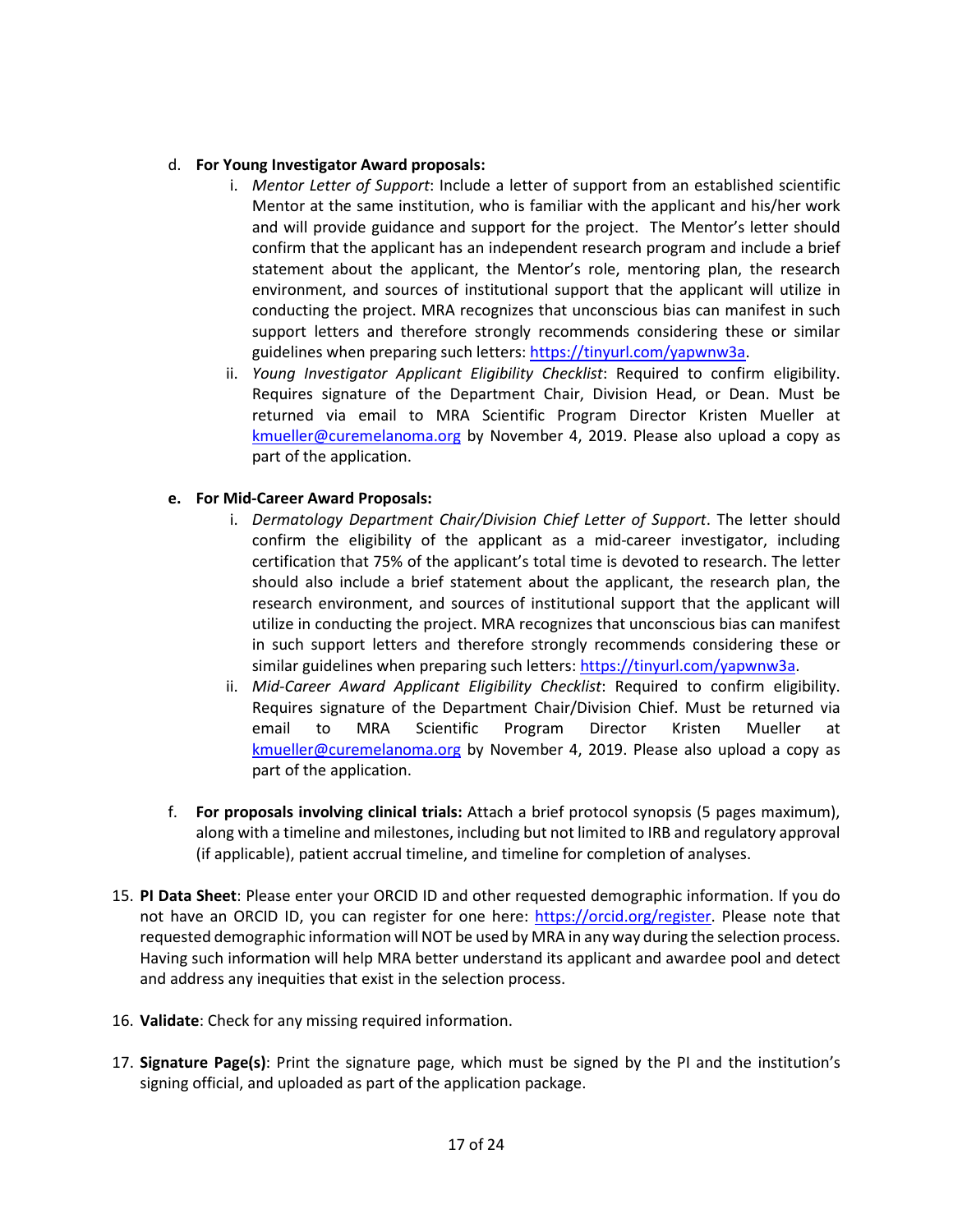18. **Submit**: Please note that no proposals will be able to be submitted past their deadline. Technical support for the on-line application system is not available after 5:00 p.m. Eastern Time.

## **TIMELINE**

**All application deadlines conclude at 5:00 p.m. Eastern Time. Proposals submitted after the deadline will not be considered.**

- **October 7, 2019:** Deadline for Letters of Intent (LOI) for Team Science Awards
- **November 4, 2019:** Deadline for Mid-Career and Young Investigator applicants to submit Applicant Eligibility Checklist.
- **November 18, 2019:** Mid-Career Investigator, Pilot, and Young Investigator full proposal applications are due.
- **January 10, 2019:** Invited Team Science Award full proposal applications are due.
- **Late March/Early April 2020:** Awardees notified (Note that MRA may adjust the notification date without notice to applicants).
- **June 2020:** Pilot, Team Science, and Young Investigator projects start.
- **July 1, 2020:** Mid-Career Investigator projects start.

## **REVIEW MECHANISM**

All proposals will undergo rigorous peer review by the MRA Grant Review Committee (GRC), comprised of experts in diverse areas of translational cancer research (Full listing of the MRA GRC is available here: [www.curemelanoma.org/GRC\)](http://www.curemelanoma.org/GRC). Applications will be scored according to MRA Review and Selection Criteria. To minimize any real or perceived conflicts of interest (COI), MRA asks GRC members to adhere to a rigorous set of COI guidelines. Further information about these guidelines are available upon request. Please contact Kristen Mueller, MRA Scientific Program Director, at [kmueller@curemelanoma.org.](mailto:kmueller@curemelanoma.org) All awards are contingent upon ratification by the MRA Board of Directors. **MRA will make every effort to provide brief, written reviewer feedback on full applications with the exception of Mid-Career Investigator Award applications to all applicants; however, occasionally such comments may not be available due to unforeseen circumstances**. A listing of GRC membership and descriptions of the projects funded in 2008-2019 are provided on our website[, www.curemelanoma.org.](http://www.melanomaresearchalliance.org/)

# **COLLABORATIVE FUNDING OFFERS**

For outstanding research proposals as determined by peer review that fall beyond MRA's funding payline, MRA may seek co-funding from applicant institutions in order to support these proposals. MRA will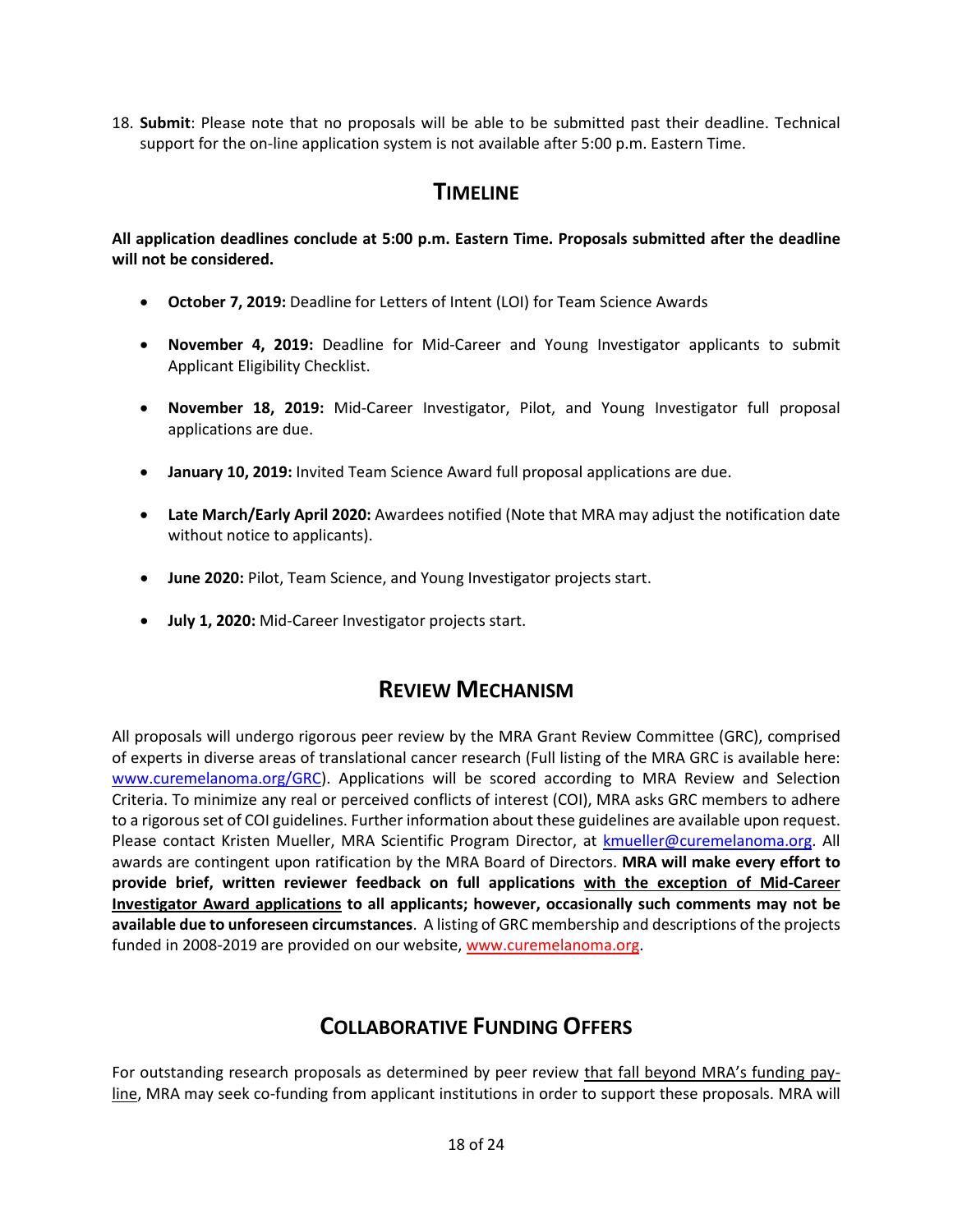reserve up to \$1.45 million of its support for the Collaborative Funding program this cycle. For our Collaborative Funding program, MRA will provide one half of the award funds made under this program and each PI's institution will provide the remaining one half of the relevant budget for that institution. In case of questions, please contact Kristen Mueller, MRA Scientific Program Director at [kmueller@curemelanoma.org.](mailto:kmueller@curemelanoma.org)

For proposals that meet the above criteria, MRA will contact the institutions for this Collaborative Funding offer, and institutions will be asked to verbally decline or accept the offer within 14 days. Signed agreements between MRA and the institution will be required within 30 days. Collaborative Funding terms are non-negotiable and relevant awardees are automatically considered for this program.

# **AWARD ADMINISTRATION**

### **AWARD LETTER**

Upon acceptance of the award, the PI and his/her employing Institution will be required to sign an Award Letter indicating acceptance of the MRA's Award Terms and Conditions within 30 days, which can be found here [https://www.curemelanoma.org/assets/Uploads/PDFs/TermsAndConditions2020.pdf.](https://www.curemelanoma.org/assets/Uploads/PDFs/TermsAndConditions2020.pdf) MRA must be notified in advance and approve any significant changes in research objectives, key personnel (including transfer to another employee), or budget.

### **APPROVALS**

MRA requires certification through proposalCENTRAL of compliance with Human Subjects and Animal Care Assurance as applicable. In cases where ethical/regulatory approval is required to perform the work, such approvals will be required before initial payments are made. This includes local IRB approvals of clinical trials supported by MRA funding. For clinical trials, a timeline and milestones must be included in the application package. Failure to meet these milestones within a reasonable time frame may result in termination of the award.

### **MULTI-INSTITUTIONAL PROJECTS**

For projects including key personnel at other institutions, the PI must verify in advance that funds can be transferred from their institution to the collaborating institution. This requirement can be easily met by attaching a letter from the PI's sponsored programs office stating a commitment to comply with this requirement. Sub-award agreements between collaborating institutions must be executed within 60 days of MRA's execution of the award agreement with the applicant institution.

### **FUNDING**

For all proposals, the level and duration of funding may be adjusted by MRA as appropriate for the scope of the proposal and the funds available. Partial funding will also be considered to obtain proof-of-principle data in support of innovative ideas with transformative potential. **Awards will not support indirect costs, overhead costs, or other similar institutional charges**; however, fringe benefits for personnel salaries are allowable. **Full-term funding will be contingent upon review of annual progress reports and other oversight activities conducted by MRA.** Multi-year support is not automatic for any MRA award and is conditioned on submission of complete and accurate progress reports, financial reports, and demonstrated progress on the funded proposal.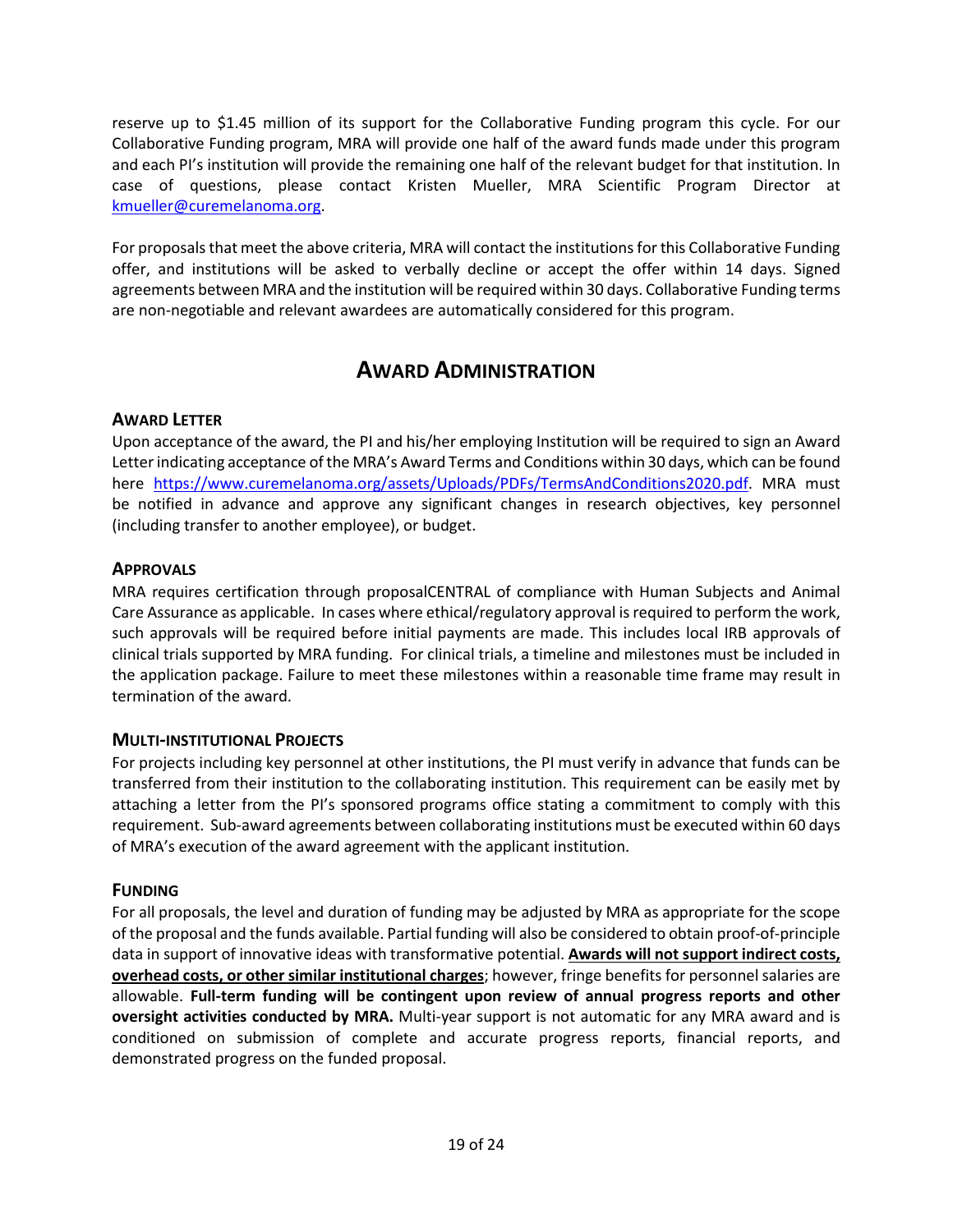### **MRA SCIENTIFIC RETREAT**

PIs will be invited to attend the annual MRA Scientific Retreat. PIs are expected to attend and may be asked to present research findings made under their awards at these meetings. MRA will cover reasonable travel costs related to participation in the Scientific Retreat.

# **FREQUENTLY ASKED QUESTIONS**

### **Eligibility**

- Q: Must PIs have an academic faculty appointment? Is this a hard-and-fast rule?
- A: PIs must have a full-time appointment at an academic or non-profit research institution at the level of 'Assistant Professor' (or equivalent) or above; however, a tenure-track appointment is not required. Evidence of independent investigator status and an environment conducive and supportive of melanoma research is required. If there is any doubt or question about a PI's eligibility, please contact MRA (contacts provided in this RFP) before an application is submitted. Applications from PIs who do not fit the eligibility criteria will not be reviewed. **To confirm eligibility, Young Investigator and Dermatology Foundation-MRA Mid-Career Investigator applicants must complete the Applicant Eligibility Checklist** (see additional FAQs for Young Investigator and Dermatology Foundation-MRA Mid-Career Investigator applicants).
- Q: Does MRA fund investigators and institutions outside of the United States?
- A: Yes. Investigators at non-profit institutions outside of the United States are eligible. PIs must be at the level of 'Assistant Professor' or equivalent. Academic appointments at institutions outside of the U.S. can differ from those traditionally found in the U.S. Contact MRA if there are any questions about eligibility prior to submitting a proposal. Please note that the ASTRO-MRA and Dermatology Foundation-MRA Special Opportunities are limited to U.S. applicants only.

### **Young Investigator Awards**

- Q: I do not hold the title of Assistant Professor but I do hold the title of my institution's entry level, full-time faculty position. Am I eligible to apply?
- A: Appointments such as research assistant professor, adjunct assistant professor, assistant professor research track, instructor, or lecturer may be eligible to apply as long as your institution considers this an independent, faculty-level position and you have independent lab space. Please verify your eligibility by November 4, 2019, by emailing the signed and completed Young Investigator Eligibility Checklist to Kristen Mueller, at [kmueller@curemelanoma.org.](mailto:kmueller@curemelanoma.org)
- Q: I am within my first four years of an Assistant Professor position, but previously held an entry level full-time faculty position such as research assistant professor, adjunct assistant professor, assistant professor research track, instructor, or lecturer, either at my current institution or at a different institution. Am I still eligible to apply?
- A: If you held any independent faculty-level position prior to November 18, 2015, then you are not eligible to apply.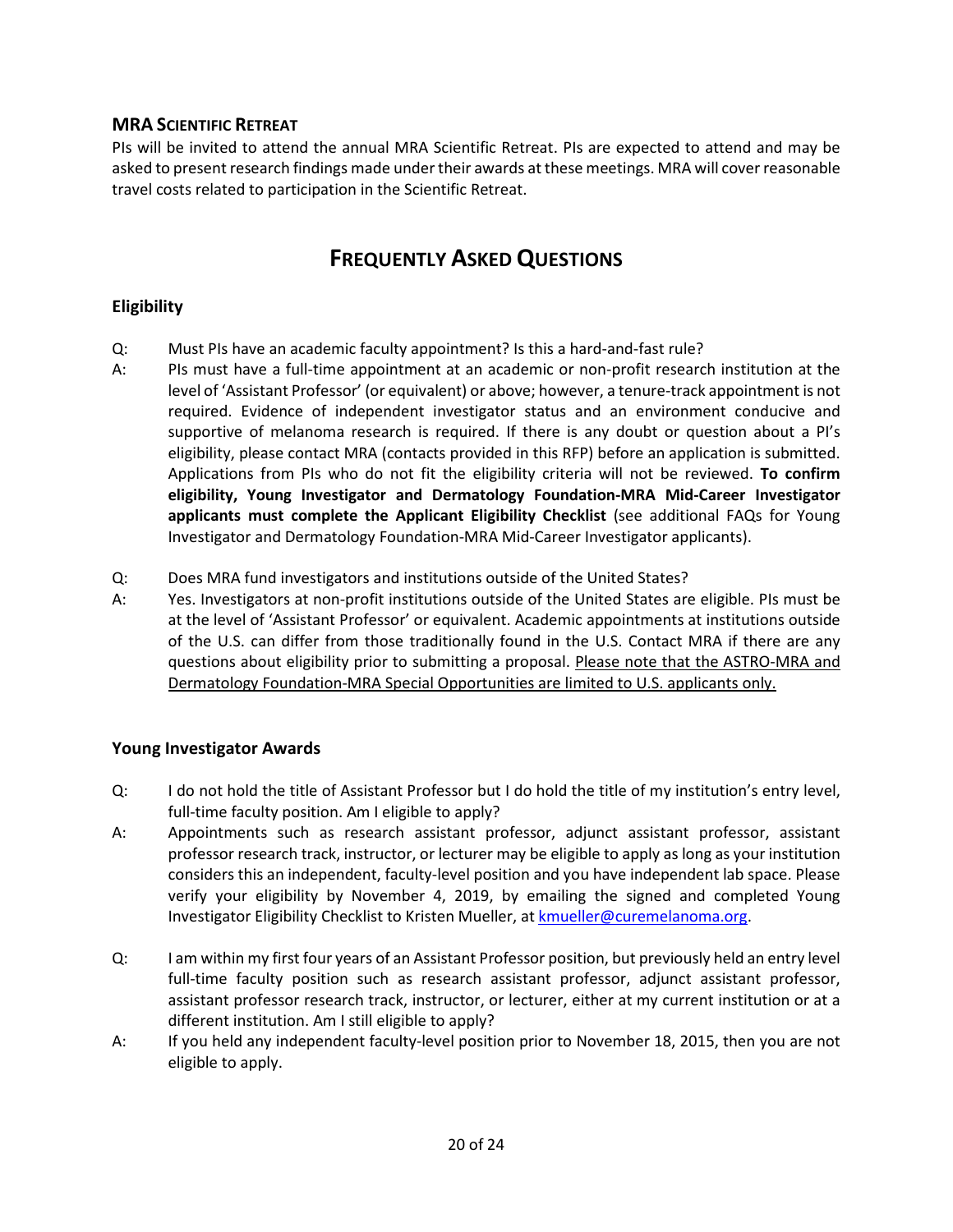- Q: I will be past the first four years of my first faculty appointment at the time the project starts. May I apply for a Young Investigator Award?
- A: No. Applicants should be within the first four years of their first faculty appointment at the time of proposal submission.
- Q: I will be past the first four years of my first faculty appointment at the time of application but I took time off for personal, family or professional reasons. Does this count against eligibility?
- A: If an applicant took leave of absence for family or medical leave or other personal or professional reasons, please inquire to MRA about eligibility. An appropriately documented leave of absence will not be counted in the four years of eligibility. Leaves of absence may include: military service (that does not include research training/experience), family leave, and maternity leave. MRA will extend the period of eligibility for a period equivalent to the time away from research.
- Q: I am a Fellow at an academic institution. Am I eligible to apply for the Young Investigator Award? A: Generally, no, unless the Fellow title is at least equivalent to Assistant Professor position (which is sometimes the case outside of the U.S.). Those in training positions are not eligible. Only those with a faculty level appointment will be considered. Young Investigator Award applicants who do not hold an 'Assistant Professor' title must contact MRA to verify their eligibility prior to submitting a proposal (see contact information in this RFP) and complete the Applicant Eligibility Checklist.
- Q: What is the role of the Mentor?
- A: It is expected that Young Investigators are independent faculty members and not in training or in research support positions. However, a Mentor is required to help ensure that the Young Investigator has the resources they need to successfully carry out the work at their institution.
- Q: I would like to have a Mentor that is not at my institution. Is this allowed?
- A: No. All Young Investigator applicants must have a designated Mentor at their institution to help to ensure that the Young Investigator has the resources they need to successfully carry out the work at their institution. An applicant may have additional mentors outside of their institution for other purposes, including providing scientific guidance for the project, but they will not be considered a Mentor for the award.
- Q: Are Mentors of Young Investigator applicants allowed to be a PI of an existing MRA award or award application this cycle?
- A: Yes, however, each research proposal must have a distinct hypothesis and scientific aims.
- Q: Is there a minimum level of effort for the Mentor?
- A: No. Mentors should not be listed as having any percent effort on the award.
- Q: What is the expected level of percent effort for a Young Investigator?
- A: There is no specific requirement around percent effort, but MRA encourages a minimum of 10% effort on the project.
- Q: I hold an appointment at an institution outside of the United States. Am I still eligible to apply for ASTRO-MRA Young Investigator Award?
- A: No. Applicants must hold an appointment at an institution in the U.S.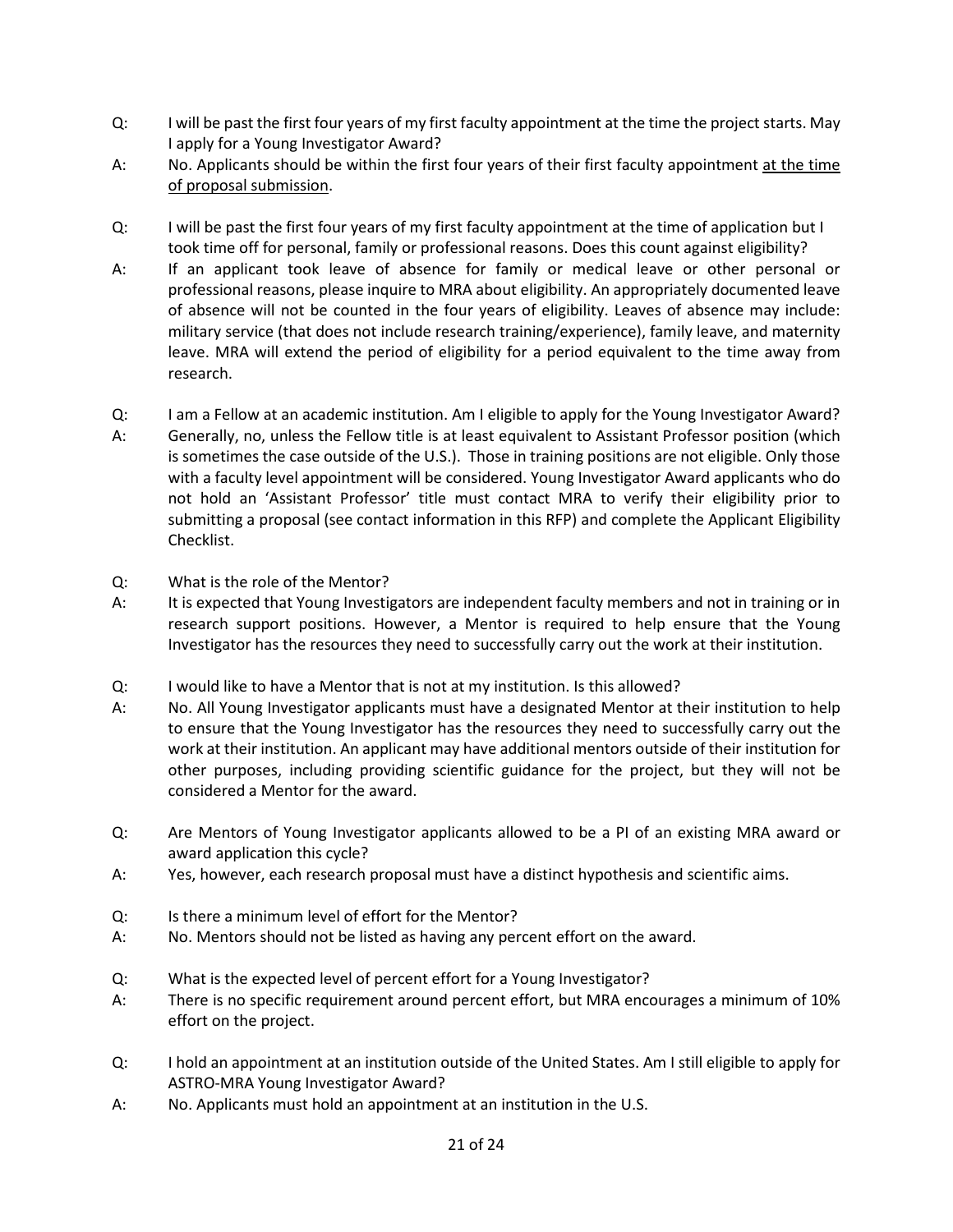- Q: I am not a member of ASTRO. Am I still eligible to apply for ASTRO-MRA Young Investigator Award?
- A: Yes, but you must be a member of ASTRO in good standing at the time of award activation. You can join ASTRO by visiting [www.astro.org.](http://www.astro.org/)
- Q: I have previously been awarded an ASTRO Junior Faculty or Career Development Award. Am I still eligible to apply for ASTRO-MRA Young Investigator Award?
- A: No. Previous ASTRO Junior Faculty or Career Development Awardees are not eligible to apply.

### **Dermatology Foundation-MRA Mid-Career Awards**

- Q: I do not hold the title of Assistant Professor but I do hold the title of my institution's entry level, full-time faculty position. Am I eligible to apply?
- A: Generally, no. This award is available to a mid-career investigator who is generally at or above Assistant Professor level. However, due to some variation in type and usage of faculty titles across institutions, applications will be accepted from candidates that have a certified faculty position and have established a research track record. Please verify your eligibility by November 4, 2019, by emailing the signed and completed Mid-Career Investigator Award Applicant Eligibility Checklist to Kristen Mueller, at **kmueller@curemelanoma.org**.
- Q: I am within my first ten years of an Assistant Professor position, but previously held an entry level full-time faculty position such as research assistant professor, instructor, or lecturer, either at my current institution or at a different institution. Am I still eligible to apply?
- A: Yes. As long as you are within the first 10 years for your first Assistant Professor appointment on January 1, 2020, you are eligible to apply.
- Q: I will be past the first ten years of my first Assistant Professor appointment at the time of application but I took time off for personal, family or professional reasons. Can the eligibility window be extended?
- A: No. All applicants must be within the initial 10 years of their first Assistant Professor appointment as of January 1, 2020.
- Q: I am a Fellow at an academic institution. Am I eligible to apply for the Dermatology Foundation-MRA Mid-Career Investigator Award?
- A: Generally, no. Those in training positions are not eligible. You must be a mid-career faculty member with an established research track record.
- Q: I hold an appointment at an institution outside of the United States. Am I still eligible to apply for Dermatology Foundation-MRA Early Career Investigator Award?
- A: No. Applicants must hold an appointment at an institution in the U.S.
- Q: I am not in a Department or Division of Dermatology. Am I still eligible?
- A: No. You must be in a Department or Division of Dermatology with an ACGME approved training program.
- Q: Can I apply for both a Dermatology Foundation-MRA Mid-Career Investigator Award and another award offered by MRA this cycle?
- A: No. You may only apply for one award per cycle.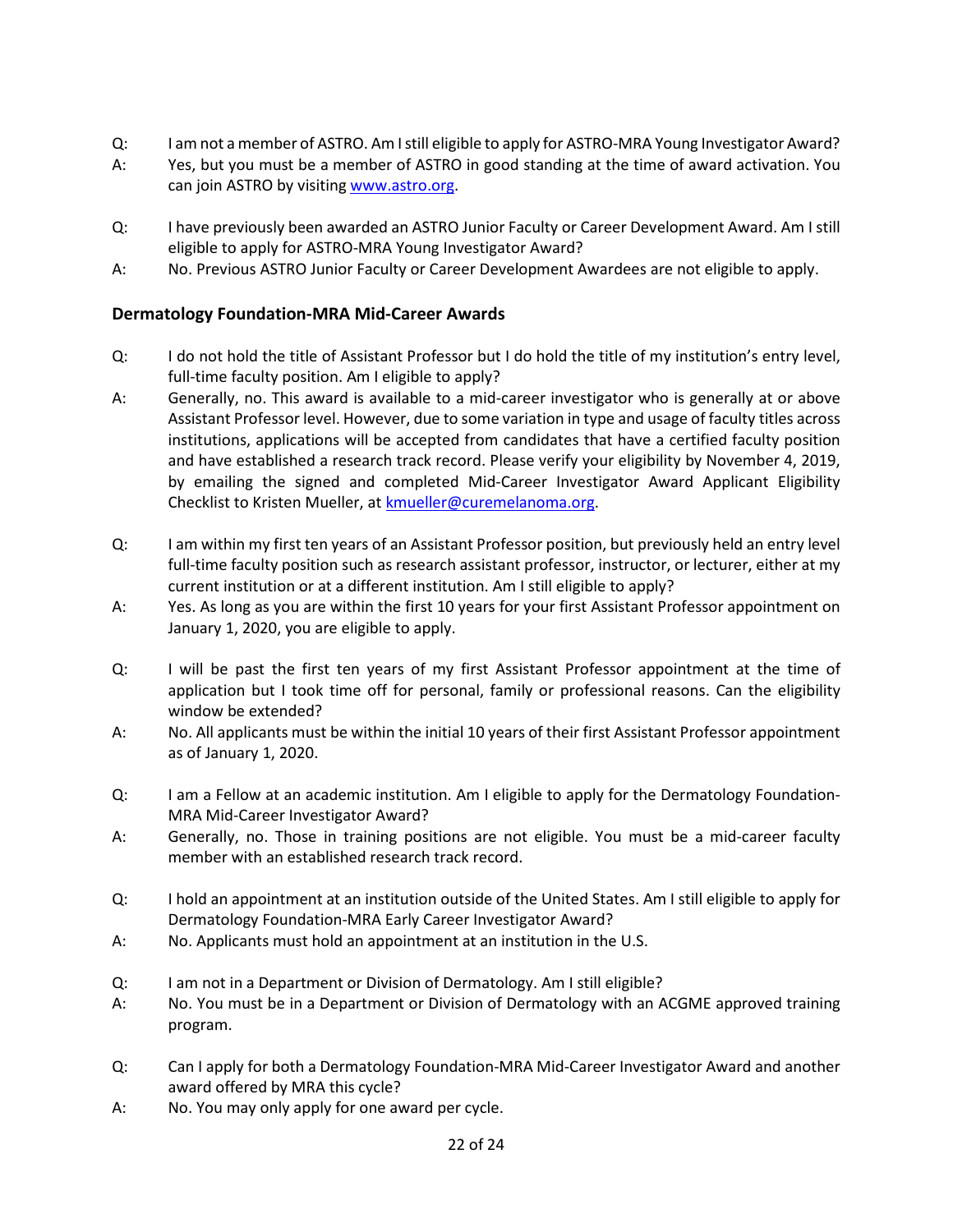- Q: I am currently receiving MRA funding. May apply for the Dermatology Foundation-MRA Mid-Career Award?
- A: Yes. You may hold multiple awards from MRA concurrently as long as they are from different cycles and are scientifically distinct.
- Q: I currently hold a Dermatology Foundation research award. May I apply for the Dermatology Foundation-MRA Mid-Career Award?
- A: You may apply for the award if you will not hold other Dermatology Foundation support at the time of funding (i.e., as of July 1, 2020). For example, Dermatology Foundation Career Development Award recipients in year three of their award may apply.
- Q: What is the expected level of percent effort for a Mid-Career Investigator Award?
- A: There is no specific percent effort required for the project, but a minimum of 5% effort is encouraged.
- Q: I meet all faculty position requirements, but my research project is focused on developing new treatments. May I still apply for a Dermatology Foundation-MRA Mid-Career Investigator Award?
- A: No. All applications should be focused on melanoma prevention and/or detection. If your project is treatment focused, consider applying to other MRA or Dermatology Foundation mechanisms.

### **Collaborative Funding Program**

- Q: Is my institution's willingness to participate in the Collaborative Funding Program going to affect my score in this or any future funding cycle?
- A: No. The evaluation by MRA's Grant Review Committee will not be influenced by any co-funding or collaborative funding considerations. Only those proposals that are deemed outstanding by peer review but fall below MRA's pay line will be considered for MRA's Collaborative Funding Program. The collaborative funding process will be conducted after the scientific review process has been completed.

### **Application components**

- Q: Do I need to have an ORCID ID?
- A: Yes. MRA now requires that all applicants provide an ORCID ID. If you do not have an ORCID ID, you can register for one here: [https://orcid.org/register.](https://orcid.org/register) More information about ORCID IDs can be found here[: https://orcid.org/.](https://orcid.org/)
- Q: Why is MRA collecting demographic information?
- A: MRA now requests that applicants provide demographic information in proposalCENTRAL; however, this information is NOT required and will NOT be used in any way during the selection process. Having such information will help MRA better understand its applicant and awardee pool and detect and address any inequities that exist in the selection process.
- Q: How are proposals submitted? Do I need to send a hard copy?